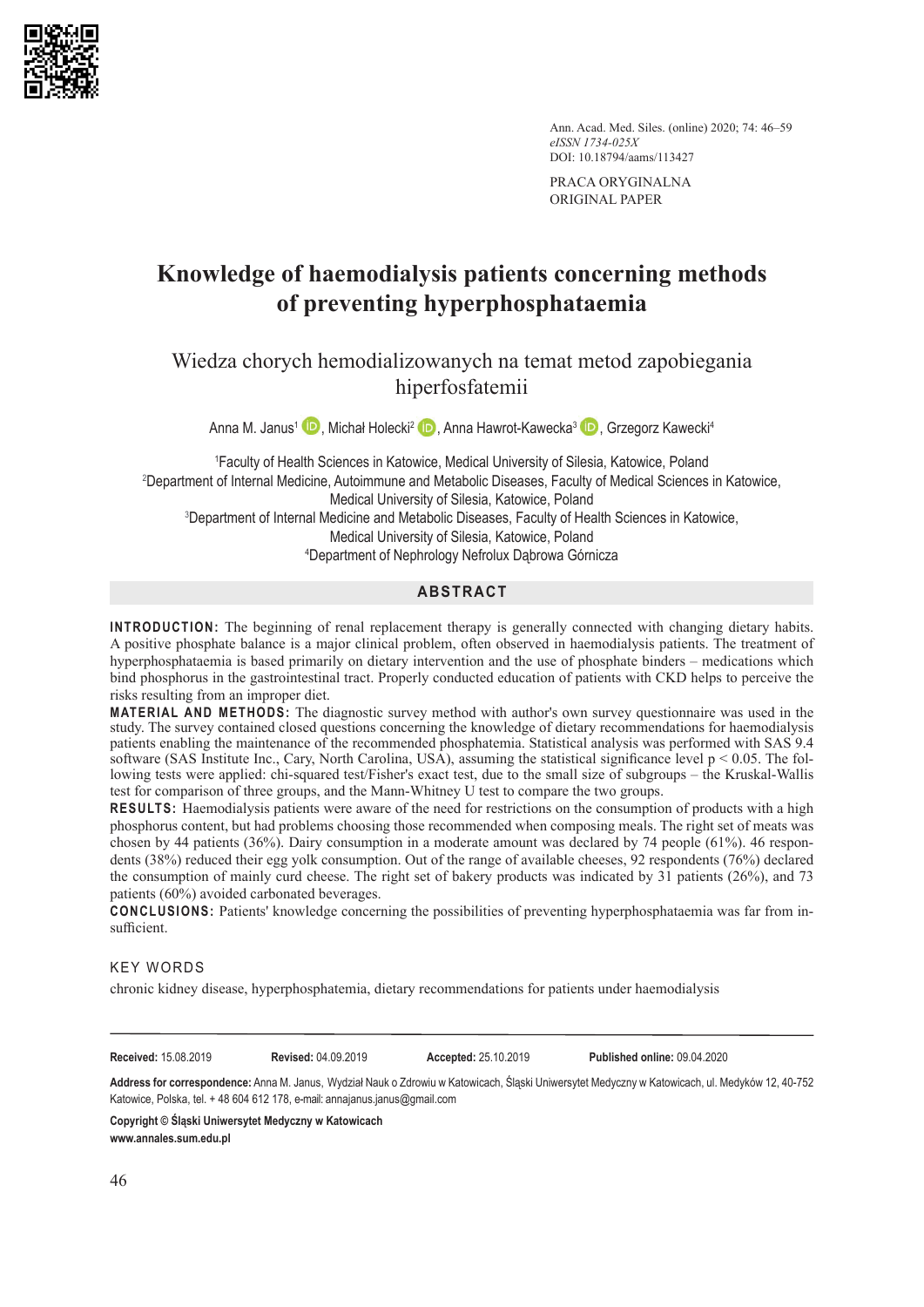## **STRESZCZENIE**

**WSTĘP:** Rozpoczęcie leczenia nerkozastępczego wiąże się zasadniczo ze zmianą stylu odżywiania. Istotnym problemem klinicznym, często obserwowanym u chorych hemodializowanych, jest dodatni bilans fosforanowy. Postępowanie w przypadku hiperfosfatemii opiera się przede wszystkim na interwencji dietetycznej i stosowaniu leków wiążących fosfor w przewodzie pokarmowym. Właściwie przeprowadzona edukacja chorych na PCHN ułatwia postrzeganie zagrożeń, jakie wynikają z niewłaściwej diety.

**MATERIAŁ I METODY:** W badaniu zastosowano metodę sondażu diagnostycznego z wykorzystaniem kwestionariusza ankiety własnego autorstwa. Sondaż zawierał pytania zamknięte dotyczące znajomości wskazówek dietetycznych zalecanych chorym hemodializowanym, pozwalających na utrzymanie zalecanej fosfatemii. Analizę statystyczną wykonano w programie SAS wersja 9.4 (SAS Institute Inc., Cary, North Carolina, USA), przyjmując poziom istotności statystycznej p < 0,05. Wykorzystano testy: Chi<sup>2</sup> /Fishera z uwagi na małą liczebność w podgrupach, test Kruskala-Wallisa dla porównania trzech grup oraz test U Manna-Whitneya dla porównania dwóch grup.

**WYNIKI:** Chorzy hemodializowani byli świadomi konieczności stosowania ograniczeń w spożywaniu produktów z wysoką zawartością fosforu, lecz mieli problemy z wybraniem tych, które są zalecane przy komponowaniu posiłków. Właściwy zestaw mięs wybrało 44 chorych (36%). Spożycie nabiału w umiarkowanej ilości deklarowały 74 osoby (61%). Spożycie żółtka jaja kurzego ograniczyło 46 respondentów (38%). Z puli dostępnych serów spożycie głównie twarogu deklarowało 92 badanych (76%). Właściwy zestaw pieczywa wskazało 31 pacjentów (26%), a napojów gazowanych unikało 73 chorych (60%).

**WNIOSKI:** Stan wiedzy chorych na temat możliwości zapobiegania hiperfosfatemii był dalece niewystarczający.

#### SŁOWA KLUCZOWE

przewlekła choroba nerek, hiperfosfatemia, wskazówki dietetyczne dla chorych hemodializowanych

## **INTRODUCTION**

Chronic kidney disease (CKD) is considered to be a civilization disease. It is estimated that it affects over 4 million Poles and its progressive character constitutes a major therapeutic problem [1]. The beginning of renal replacement therapy is connected with a lifestyle change. Dietary management requires, among others, restrictions on certain nutrients. The improper dietary habits of haemodialysis patients result in deterioration of the clinical condition, a worse quality of life and increased mortality. A positive phosphate balance is a major clinical problem, often observed in haemodialysis patients. Hyperphosphataemia results in the development of mineral and bone complications, and an increased serum concentration of inorganic phosphorus, intensifying concomitant hypocalcaemia, secondary to renal failure, stimulates the parathyroid glands to secrete an excess of the parathyroid hormone. Secondary hyperparathyroidism, together with calcium-phosphate disorders, constitute a separate mortality risk factor in this group of patients. It is reasonable to make all possible efforts aimed at reducing hyperphosphataemia in patients with chronic kidney disease [2]. The Dialysis Outcomes and Practice Patterns Study II (DOPPS II) conducted in several countries showed that only 44% of haemodialysis patients reached the recommended serum phosphorus concentration. One of the potential causes of this condition was the excessive consumption of products rich in phosphorus [3]. The treatment of hyperphosphataemia is based primarily on dietary intervention and the use of phosphate binders – medications which bind phosphorus in the gastrointestinal tract. The restrictions include first and foremost the amount and type of consumed protein and the avoidance of products with ad-

#### **WSTĘP**

Przewlekła choroba nerek (PChN) jest schorzeniem uznanym za chorobę cywilizacyjną. Szacuje się, że dotyczy ponad 4 milionów Polaków, a jej postępujący charakter stanowi istotny problem terapeutyczny [1]. Rozpoczęcie leczenia nerkozastępczego wiąże się ze zmianą stylu życia. Postępowanie dietetyczne wymaga m.in. zastosowania ograniczeń w stosunku do niektórych składników pokarmowych. Niewłaściwy sposób odżywiania chorych hemodializowanych przekłada się na pogorszenie stanu klinicznego, gorszą jakość życia i zwiększoną śmiertelność. Istotnym problemem klinicznym, często obserwowany w tej grupie chorych, jest dodatni bilans fosforanowy. Hiperfosfatemia skutkuje rozwojem powikłań mineralno-kostnych, a zwiększone stężenie fosforu nieorganicznego w surowicy, nasilając współistniejącą, wtórną do niewydolności nerek hipokalcemię, pobudza przytarczyce do nadmiernego wydzielania parathormonu. Wtórna nadczynność przytarczyc wraz z zaburzeniami gospodarki wapniowo-fosforanowej stanowią niezależny czynnik ryzyka zgonu w tej grupie chorych. Zasadne jest podejmowanie wszelkich możliwych starań prowadzących do zmniejszenia hiperfosfatemii u chorych na przewlekłą chorobę nerek [2]. W badaniu DOPPS II, przeprowadzonym w kilku krajach, wykazano, że zaledwie u 44% hemodializowanych chorych osiągnięto zalecane stężenie fosforu w surowicy. Jedną z potencjalnych przyczyn takiego stanu było nadmierne spożycie produktów bogatych w fosfor [3]. W przypadku hiperfosfatemii postępowanie oparte jest przede wszystkim na interwencji dietetycznej i stosowaniu leków wiążących fosfor w przewodzie pokarmowym. Ograniczenia obejmują przede wszystkim ilość i rodzaj spożytego białka oraz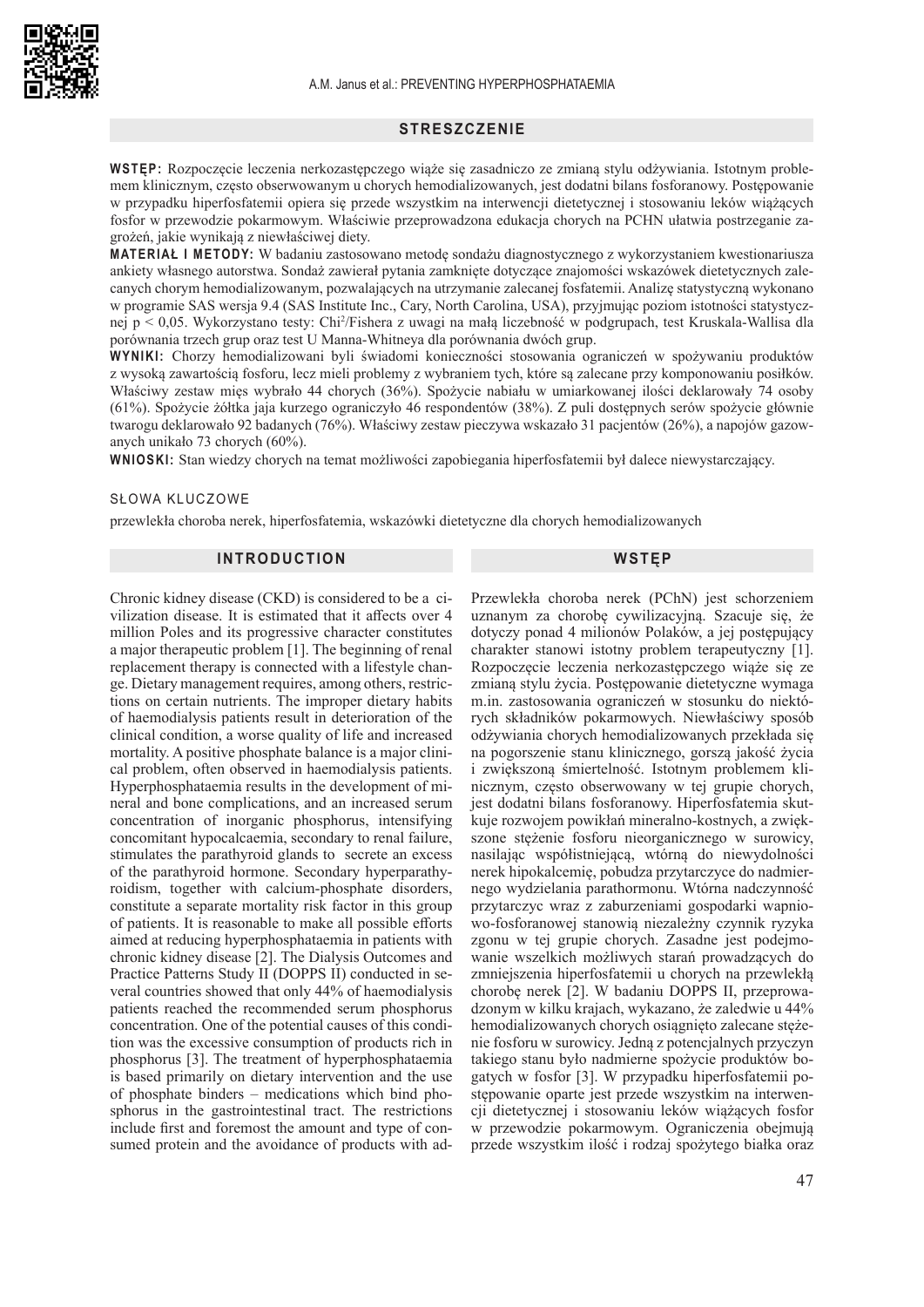

ded preservatives [3]. Preservatives used during food production are a source of so-called "hidden phosphorus" and significantly impede maintaining the homeostasis of this element in haemodialysis patients [4]. The research conducted by Afrasiabifar et al. showed that training repeated periodically by nurses had a positive effect on the results of laboratory tests of the educated patients [5,6].

#### **AIM OF THE STUDY**

The aim of the study was to assess the knowledge of haemodialysis patients concerning dietary management in the prevention of hyperphosphataemia. The research problems were formulated in the form of the following questions:

- 1. What was the patient's knowledge concerning the prevention of hyperphosphataemia?
- 2. Is there a greater knowledge deficit in the group of patients with hyperphosphataemia than in the group of patients with a normal serum phosphate concentration?
- 3. Did women take more notice of dietary recommendations than men?
- 4. Did the time of renal replacement treatment affect the knowledge of the studied patients?

#### **MATERIALS AND METHODS**

121 haemodialysis patients were observed, among whom 61 patients (including 39% of women) aged 50.6  $± 15.6$  had at least a two-fold higher phosphate concentration in the last six months and 60 patients (including 38% of women) aged  $62.9 \pm 14.6$ , whose phosphate concentration in the last six months did not exceed the recommended standards. The study was conducted from March 2016 to May 2016 in two private dialysis centres. The management of both centres agreed to conduct the survey, the respondents participated in it voluntarily and were assured of their anonymity. The diagnostic survey method with the author's own survey questionnaire was used in the study. The survey contained closed questions concerning the knowledge of dietary recommendations for haemodialysis patients enabling the recommended phosphatemia to be maintained. Statistical analysis was performed with SAS 9.4 software (SAS Institute Inc., Cary, North Carolina, USA), assuming the statistical significance level  $p < 0.05$ . The following tests were applied: chi-squared test/Fisher's exact test, due to the small size of subgroups – the Kruskal-Wallis test for comparison of three groups, and the Mann-Whitney U test to compare the two groups.

unikanie produktów z dodatkiem środków konserwujących [3], stosowanych podczas wytwarzania żywności, które stanowią źródło tzw. ukrytego fosforu i znacznie utrudniają zachowanie homeostazy tego pierwiastka u hemodializowanych chorych [4]. Badania przeprowadzone przez Afrasiabifar i wsp. wykazały, że cyklicznie powtarzane przez pielęgniarki szkolenia miały pozytywny wpływ na wyniki badań laboratoryjnych edukowanych chorych [5,6].

#### **CEL BADANIA**

Celem pracy była ocena stanu wiedzy chorych hemodializowanych na temat postępowania dietetycznego w zapobieganiu hiperfosfatemii. Problemy badawcze sformułowano w postaci następujących pytań:

- 1. Jaki był stan wiedzy chorych na temat zapobiegania hiperfosfatemii?
- 2. Czy w grupie chorych z hiperfosfatemią obserwuje się większy deficyt wiedzy niż w grupie chorych z prawidłowym stężeniem fosforanów w surowicy?
- 3. Czy kobiety częściej zwracały uwagę na zalecenia dietetyczne niż mężczyźni?
- 4. Czy czas leczenia nerkozastępczego miał wpływ na stan wiedzy badanych chorych?

#### **MATERIAŁ I METODY**

Obserwacją objęto 121 hemodializowanych chorych, spośród których u 61 osób (w tym 39 % kobiet) w wieku 50,6  $\pm$  15,6 lat stwierdzono co najmniej dwukrotnie zwiększone stężenie fosforanów w ostatnim półroczu oraz u 60 chorych (w tym 38% kobiet) w wieku 62,9  $\pm$  14,6 lat, u których to stężenie w ostatnim półroczu nie przekraczało zalecanych norm. Badanie przeprowadzono od marca do maja 2016 r. w dwóch niepublicznych ośrodkach dializ. Ich dyrekcja wyraziła zgodę na przeprowadzenie sondażu, a respondenci wzięli udział w badaniu dobrowolnie oraz zostali zapewnieni o zachowaniu anonimowości. W badaniu zastosowano metodę sondażu diagnostycznego z wykorzystaniem kwestionariusza ankiety własnego autorstwa. Sondaż zawierał pytania zamknięte dotyczące znajomości wskazówek dietetycznych zalecanych chorym hemodializowanym, pozwalających na utrzymanie zalecanej fosfatemii. Analizę statystyczną wykonano w programie SAS wersja 9.4 (SAS Institute Inc., Cary, North Carolina, USA), przyjmując poziom istotności statystycznej p < 0,05. Wykorzystano testy: Chi<sup>2</sup> /Fishera z uwagi na małą liczebność w podgrupach, test Kruskala-Wallisa dla porównania trzech grup oraz test U Manna-Whitneya dla porównania dwóch grup.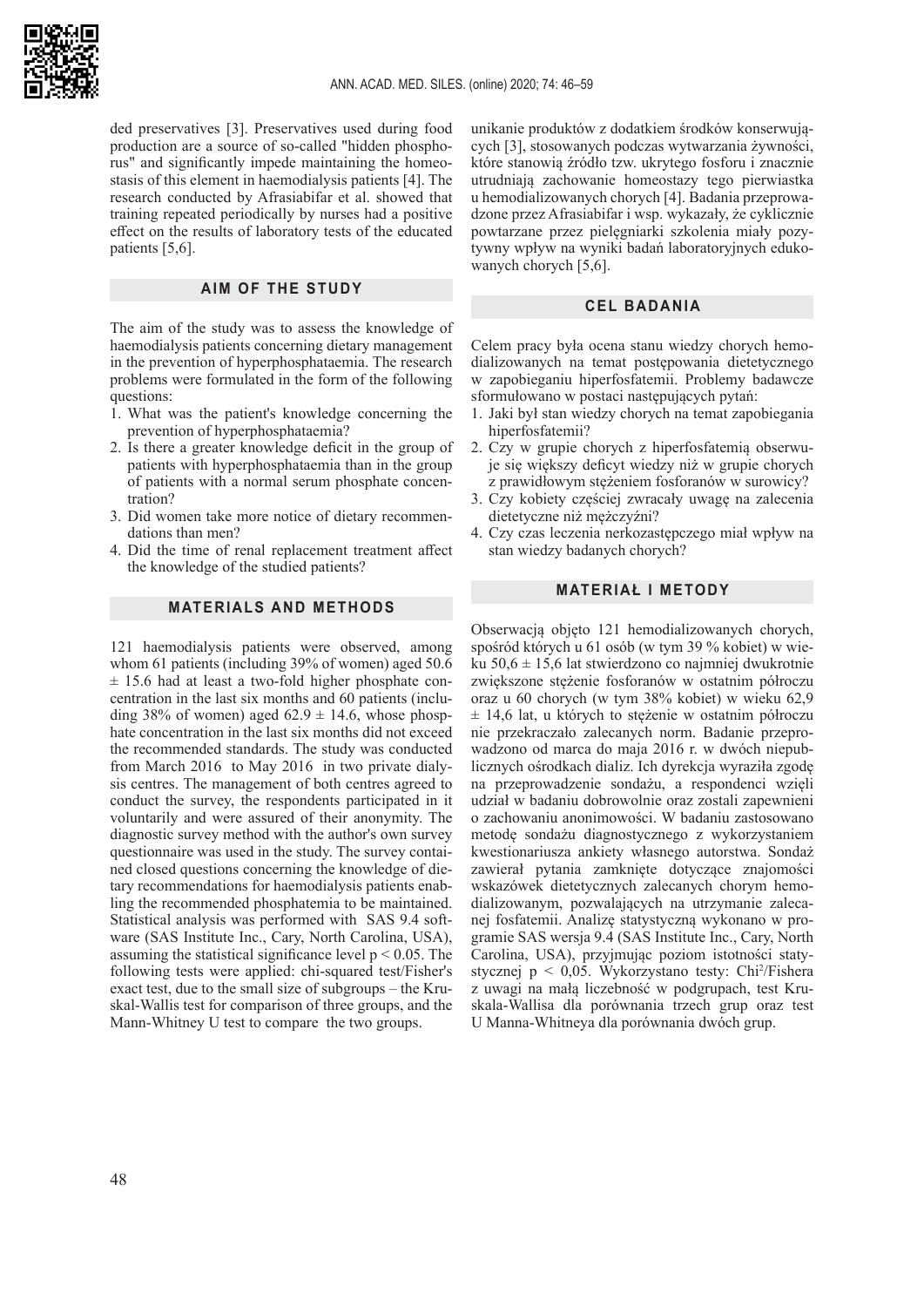

## **STUDY RESULTS**

#### **Characteristics of studied population**

## W badaniu wzięło udział 121 chorych, w tym 38% stanowiły kobiety. Charakterystykę badanej populacji

przedstawiono w tabeli I.

**Charakterystyka badanej populacji** 

**WYNIKI BADAŃ** 

121 patients participated in the study, 38% of whom were women. The characteristics of the studied population are shown in Table I.

#### **Table I.** Characteristics of studied population of haemodialysis patients **Tabela I.** Charakterystyka badanej populacji chorych hemodializowanych

| Feature/Cecha                            | Group with hyperphosphataemia/<br>Grupa z hiperfosfatemia |               | Group with normophosphataemia/<br>Grupa z normofosfatemia |      |  |
|------------------------------------------|-----------------------------------------------------------|---------------|-----------------------------------------------------------|------|--|
|                                          | n (61)                                                    | $\frac{0}{0}$ | n(60)                                                     | $\%$ |  |
| Professional activity/Aktywność zawodowa |                                                           |               |                                                           |      |  |
| Working/Pracujący                        |                                                           | 15            | 5                                                         |      |  |
| Unemployed/Bezrobotny                    |                                                           |               |                                                           |      |  |
| Pensioner/Emeryt                         | 15                                                        | 25            | 36                                                        | 61   |  |
| Disability pensioner/Rencista            | 35                                                        | 57            | 17                                                        | 28   |  |
| Education/Wykształcenie                  |                                                           |               |                                                           |      |  |
| Primary/Podstawowe                       | 5                                                         | ጸ             | 12                                                        | 20   |  |
| Vocational/Zawodowe                      | 22                                                        | 36            | 22                                                        | 36   |  |
| Secondary/Średnie                        | 26                                                        | 43            | 16                                                        | 27   |  |
| Higher/Wyższe                            |                                                           | 13            | 10                                                        | 17   |  |

| Duration of renal replacement therapy<br>declared by patients/Deklarowany |  |               | Group with hyperphosphataemia/<br>Grupa z hiperfosfatemia | Group with normophosphataemia/<br>Grupa z normofosfatemia |        |  |  |
|---------------------------------------------------------------------------|--|---------------|-----------------------------------------------------------|-----------------------------------------------------------|--------|--|--|
| przez chorych czas trwania leczenia<br>nerkozastępczego                   |  | n (61)        | $\%$                                                      | n(60)                                                     | $\%$   |  |  |
| 0 to 5 years/Od 0 do 5 lat                                                |  | 24            | 39                                                        | 25                                                        | 42     |  |  |
| More than 5 to 10 years/Ponad 5 do 10 lat                                 |  | 26            | 43                                                        | 23                                                        | 38     |  |  |
| More than 10 years/Ponad 10 lat                                           |  |               | 18                                                        | 12                                                        | 20     |  |  |
| Treatment duration/Czas leczenia                                          |  | 0-5 years/lat | 5-10 years/lat                                            | > 10 years/lat                                            |        |  |  |
| Median value/Mediana                                                      |  | 7 (4–12)      | $11(6-14)$                                                | $12(9-17)$                                                | 0.0104 |  |  |

Kruskal-Wallis test: median value (lower quartile – upper quartile)/test Kruskala-Wallisa: mediana (dolny kwartyl – górny kwartyl)

## **Respondents' knowledge concerning dietary recommendations used in prevention of hyperphosphataemia**

Although more than 70% of patients in **the group with hyperphosphataemia** were aware of the necessity to limit the consumption of products with high phosphorus content, the respondents had problems choosing the recommended products.

Out of the meat sets presented in the survey, the following are recommended: beef, pork loin, chicken. Such a set was selected by 25% of respondents. 10% considered duck, turkey and goose to be safe. Giblets, smoked meat and fish were indicated by 3% of respondents. It is worth noting that as many as 62% of respondents admitted that they did not know which set was recommended for patients with hyperphosphataemia.

56% were not aware of which dairy products are recommended for patients undergoing renal replacement therapy. 11% considered that there was no need to introduce any restrictions in this respect, while 10% of patients considered dairy products to be strictly forbidden. Only

## **Wiedza badanych na temat zaleceń dietetycznych stosowanych w zapobieganiu hiperfosfatemii oraz normofosfatemii**

Mimo iż ponad 70% chorych w **grupie z hiperfosfatemią** było świadomych konieczności stosowania ograniczeń w spożywaniu produktów z wysoką zawartością fosforu, to respondenci ci mieli problemy z wyborem zalecanych produktów.

Z prezentowanych w ankiecie zestawów mięs zalecane są: wołowina, schab, kurczak. Takie właśnie odpowiedzi udzieliło 25% badanych, 10% za bezpieczne uznało kaczkę, indyka i gęś, a podroby, wędzone mięso i ryby zaznaczyło 3% respondentów. Na uwagę zasługuje fakt, że aż 62% badanych przyznało się do braku wiedzy na temat zestawu zalecanego dla chorych z hiperfosfatemią.

56% nie było świadomych, które produkty mleczne są bezpieczne dla chorych leczonych nerkozastępczo. 11% uważało, iż nie ma potrzeby stosowania jakichkolwiek ograniczeń w tym zakresie, natomiast 10% chorych uznało nabiał za bezwzględnie zakazany. Zale-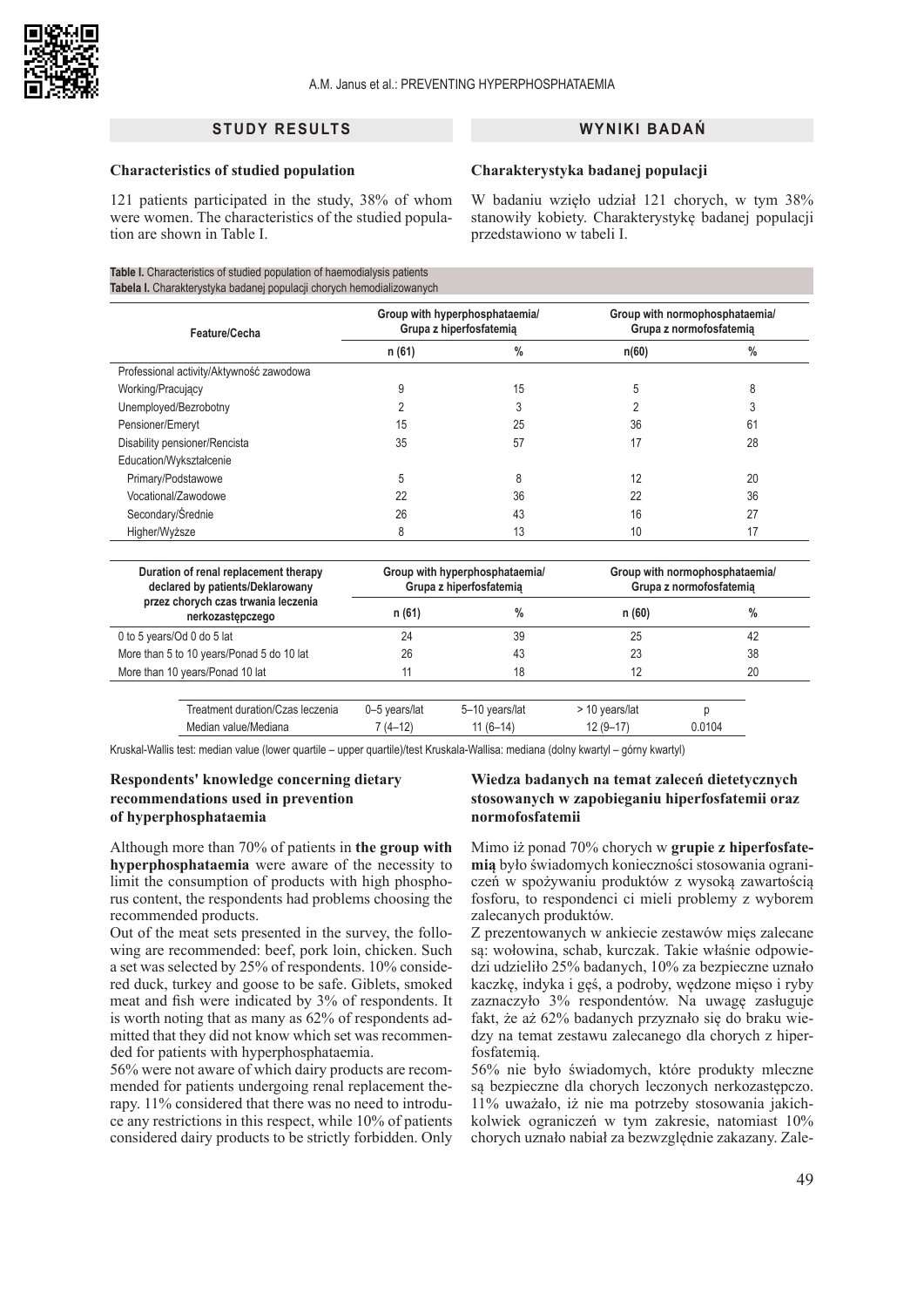

23% of respondents stated that dairy products, i.e. kefir, yoghurt, buttermilk or milk can be safely consumed up to one glass a day.

The necessity to reduce the consumption to one egg yolk per week was noticed by 34% of respondents. 3% of respondents believed that a minimum of one egg per day should be consumed, 7% limited the consumption of chicken egg white, but not yolk, and 56% of respondents did not know the answer to the posed question.

The largest number of correct answers was observed for the recommendations concerning cheeses. 64% of respondents considered that of all the cheese types, both cottage cheese and curd cheese are safe. Only 2% stated that hard and blue cheese should be consumed and 34% of patients declared that they did not know the correct answer.

The studied patients had a problem indicating the bakery product with the lowest phosphate content. Only 28% of respondents knew that the lowest phosphate content was found in white wheat, sliced and rye bread. 7% of respondents indicated that soya bread or pumpernickel should be chosen, and 65% of patients did not know what assortment of products to choose.

Merely 28% were aware that the only allowed sweets were cakes with a low content of baking powder and chocolate-free cream wafers.

49% of the studied patients confirmed that carbonated beverages such as Coca-Cola, Fanta and beer should be eliminated from the diet. 61% were aware that food rich in preservatives is a very rich source of phosphorus.

In the group of patients with normophosphataemia, 48% of the respondents chose a safe set of meats. Only 7% considered it appropriate to eat duck, goose, turkey, but as many as 45% of respondents said they did not know the answer to the posed question.

In the group of patients with normophosphataemia, awareness regarding the consumption of dairy products was much higher than in the group of patients with hyperphosphataemia. Only 35% of respondents did not know the answer. 7% of respondents declared that there is no need to introduce any restrictions, while 3% of respondents considered dairy products to be strictly forbidden. More than half of the respondents, namely 55%, stated that dairy products can be safely consumed up to one glass a day.

The necessity to limit the consumption of egg yolk to just one per week was noticed in the group with normophosphataemia by 58% of respondents, while 5% considered that at least one egg per day should be consumed. 12% limited the chicken egg white, but not yolk consumption, and 25% of patients did not know the recommendations for egg consumption with respect to hyperphosphataemia.

A higher percentage of correct answers was also reported for the recommendations concerning cheeses: 88% of those surveyed considered that of all cheese types, both cottage cheese and curd cheese are safe. Just 12% of them did not know the correct answer.

The studied patients, similar to patients with hyperphosphataemia, had a big problem indicating the type dwie 23% badanych stwierdziło, iż produkty mleczne, takie jak kefir, jogurt, maślanka czy mleko, można bezpiecznie spożywać w ilości do jednej szklanki dziennie. Konieczność ograniczenia spożycia żółtka jaja do jednego w tygodniu dostrzegło 34% z badanych respondentów, 3% osób uważało, że należy spożywać minimum jedno jajko dziennie, 7% stosowało ograniczenie w stosunku do spożycia białka jaja kurzego, ale nie żółtka, natomiast 56% badanych nie znało odpowiedzi na zadane pytanie.

Najwięcej poprawnych odpowiedzi odnotowano w przypadku zaleceń dotyczących serów. 64% badanych uznało, że ze wszystkich gatunków bezpieczny jest ser typu grani oraz twarożek, tylko 2% stwierdziło, że należy spożywać ser żółty i pleśniowy, a 34% chorych nie znało poprawnej odpowiedzi.

Badani chorzy mieli problem ze wskazaniem rodzaju pieczywa zawierającego najmniej fosforanów. Zaledwie 28% respondentów wiedziało, że najmniej tego pierwiastka zawiera pieczywo jasne pszenne, tostowe, żytnie. 7% ankietowanych wskazało, że należy wybierać pieczywo sojowe lub pumpernikiel, a 65% chorych nie wiedziało, jaki asortyment produktów wybrać.

Zaledwie 28% miało świadomość, że jedynymi dozwolonymi słodyczami są ciasta z niską zawartością proszku do pieczenia oraz wafelki śmietankowe bez czekolady.

49% z badanych pacjentów potwierdziło, że należy wykluczyć z jadłospisu napoje gazowane typu Coca-Cola, Fanta oraz piwo. 61% było świadomych, że żywność bogata w konserwanty stanowi bardzo obfite źródło fosforu.

W grupie chorych z normofosfatemią bezpieczny zestaw mięs wybrało 48% badanych. Tylko 7% uznało za właściwe spożywanie kaczki, gęsi, indyka, przy czym aż 45% ankietowanych przyznało, że nie zna odpowiedzi na zadane pytanie.

W grupie pacjentów z normofosfatemią świadomość odnośnie do spożycia produktów mlecznych była zdecydowanie większa niż w grupie chorych z hiperfosfatemią. Odpowiedzi na pytania nie znało zaledwie 35% badanych. 7% respondentów stwierdziło, iż nie ma potrzeby stosowania jakichkolwiek ograniczeń, natomiast 3% uznało nabiał za bezwzględnie zakazany. Według ponad połowy badanych (55%) produkty mleczne można bezpiecznie spożywać w ilości do jednej szklanki dziennie.

Konieczność ograniczenia spożycia żółtka jaj do jednego w tygodniu dostrzegło w grupie z normofosfatemią już 58% badanych, 5% uznało, że należy spożywać minimum jedno jajo dziennie. 12% stosowało ograniczenie w stosunku do białka jaja kurzego, a nie żółtka, a 25% chorych nie znało zaleceń dotyczących spożywania jaj w aspekcie hiperfosfatemii.

Badani pacjenci, podobnie jak chorzy z hiperfosfatemią, mieli duży problem ze wskazaniem rodzaju pieczywa zawierającego najmniej fosforanów. Zaledwie 24% badanych wiedziało, że najmniej fosforu zawiera pieczywo jasne pszenne, tostowe, żytnie. 3% ankietowanych wskazało, że należy wybierać pieczywo so-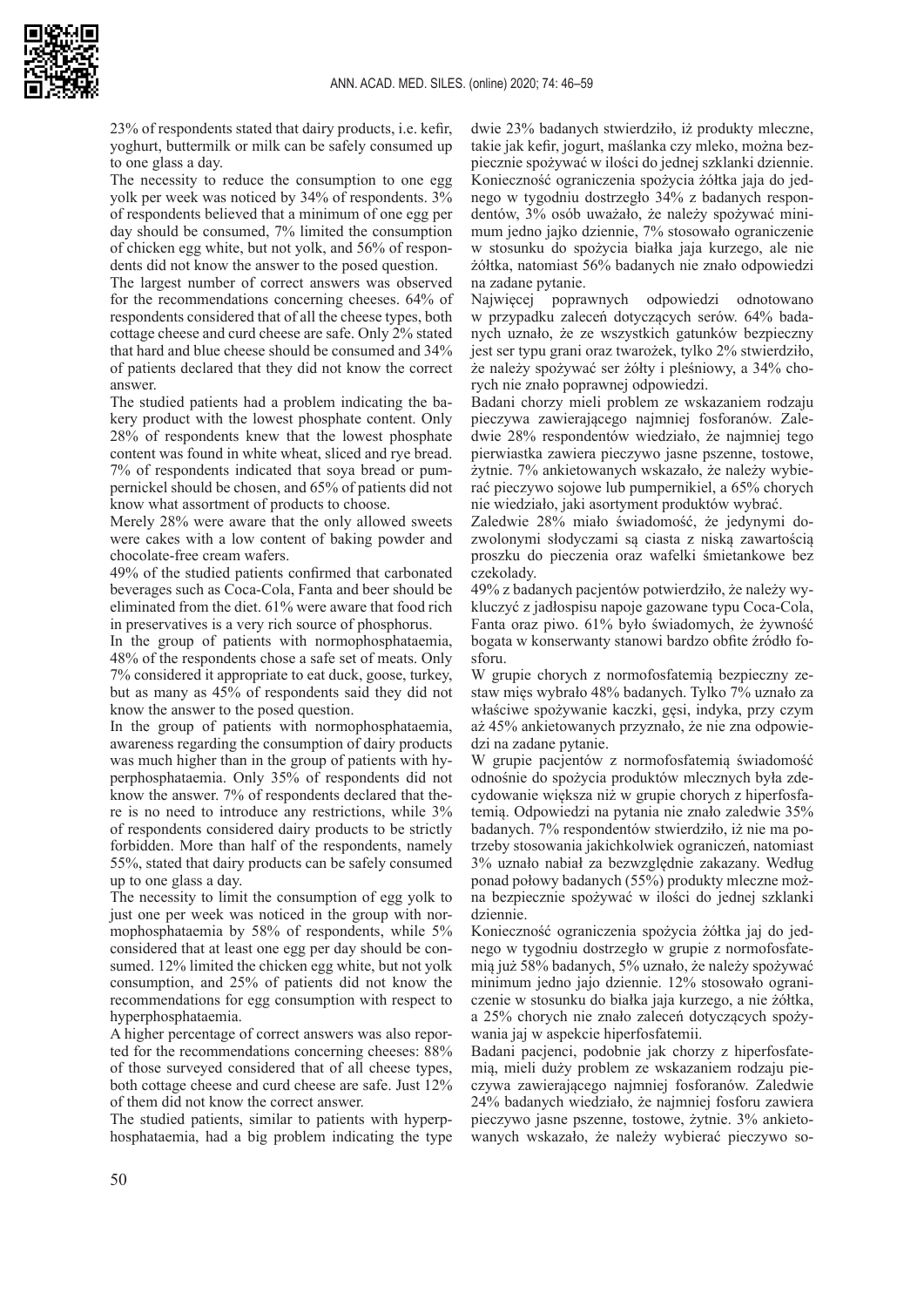

of bread with the lowest phosphate content. Only 24% of respondents knew that the lowest phosphate content was found in white wheat, sliced and rye bread. 3% of respondents indicated that soya bread or pumpernickel should be chosen, 3% pointed to crispbread and sunflower seed bread as safe, and as many as 70% of respondents did not know what to choose.

Merely 27% of respondents were aware that the only allowed sweets were cakes with low content of baking powder and chocolate-free cream wafers.

72% of respondents confirmed that carbonated beverages such as Coca-Cola, Fanta, beer should be eliminated from the diet and as much as 77% was aware that foods rich in preservatives is a very rich source of phosphorus.

In most of the raised issues, the percentage of correct answers was significantly higher in patients with normophosphataemia than in those with hyperphosphataemia (Fig. 1, Tab.II).

jowe lub pumpernikiel, 3% uznało za bezpieczne pieczywo chrupkie, słonecznikowe, przy czym aż 70% respondentów nie wiedziało, jakiego dokonać wyboru. Zaledwie 27% badanych miało świadomość, że jedynymi dozwolonymi słodyczami są ciasta z niską zawartością proszku do pieczenia, oraz wafelki śmietankowe bez czekolady.

72% badanych potwierdziło konieczność wykluczenia z jadłospisu napojów gazowanych typu Coca-Cola, Fanta oraz piwo, poza tym aż 77% było świadomych, że żywność bogata w konserwanty stanowi bardzo obfite źródło fosforu.

W większości poruszanych zagadnień odsetek poprawnych odpowiedzi był istotnie większy u chorych z normofosfatemią niż z hiperfosfatemią (ryc. 1, tab. II).

Wiedza na temat zaleceń dietetycznych w zapobieganiu hiperfosfatemii była porównywalna wśród kobiet i mężczyzn (tab. III).

Nie stwierdzono wpływu czasu leczenia nerkozastępczego na wiedzę na temat podstawowych zaleceń dietetycznych w zapobieganiu hiperfosfatemii (tab. IV).



Key: 1 – meat selection, 2 – dairy products, 3 – egg consumption, 4 – cheese selection, 5 – bread selection, 6 –sweets selection, 7 – avoiding carbonated beverages, 8 – avoiding preservatives/Legenda: 1 – dobór mięs, 2 – produkty mleczne, 3 – spożycie jaj, 4 – dobór serów, 5 – dobór pieczywa, 6 – dobór słodyczy, 7 – unikanie napojów gazowanych, 8 – unikanie konserwantów

**Fig. 1.** List of correct answers obtained in both groups.

**Ryc. 1.** Zestawienie poprawnych odpowiedzi uzyskanych w obu grupach.

**Table II.** Respondents' knowledge concerning basic dietary recommendations used to prevent hyperphosphataemia **Tabela II.** Wiedza badanych na temat podstawowych zaleceń dietetycznych stosowanych w zapobieganiu hiperfosfatemii

| Recommended dietary recommendations (correct<br>survey responses)/Zalecane wskazówki dietetyczne<br>(poprawne odpowiedzi ankietowe)                                                                         | Group with<br>hyperphosphataemia/<br>Grupa z hiperfosfatemia |               | Group with<br>normophosphataemia/<br>Grupa z normofosfatemia |      | $P^*$ Chi <sup>2</sup> | P*Fisher's |
|-------------------------------------------------------------------------------------------------------------------------------------------------------------------------------------------------------------|--------------------------------------------------------------|---------------|--------------------------------------------------------------|------|------------------------|------------|
|                                                                                                                                                                                                             | $n = 61$                                                     | $\frac{0}{0}$ | $n = 60$                                                     | $\%$ |                        |            |
|                                                                                                                                                                                                             | $\overline{2}$                                               | 3             | 4                                                            | 5    | 6                      |            |
| Composing meals by selecting meat such as beef, chicken,<br>pork loin/Komponowanie posiłków – wybór mies, takich jak<br>wołowina, kurczak, schab                                                            | 15                                                           | 25            | 29                                                           | 48   | 0.0066                 | 0.0083     |
| Consumption of milk, buttermilk, yoghurts interchangeably<br>up to one glass a day/Spożywanie mleka, maślanki,<br>jogurtów zamiennie do szklanki dziennie                                                   | 14                                                           | 23            | 33                                                           | 55   | 0.0003                 | 0.0004     |
| Unlimited consumption of chicken egg white and egg yolk<br>consumption limited to one per week/Spożywanie białka jaja<br>kurzego bez ograniczeń, natomiast ograniczenie żółtka jaj<br>do jednego tygodniowo | 21                                                           | 34            | 35                                                           | 58   | 0.0084                 | 0.0108     |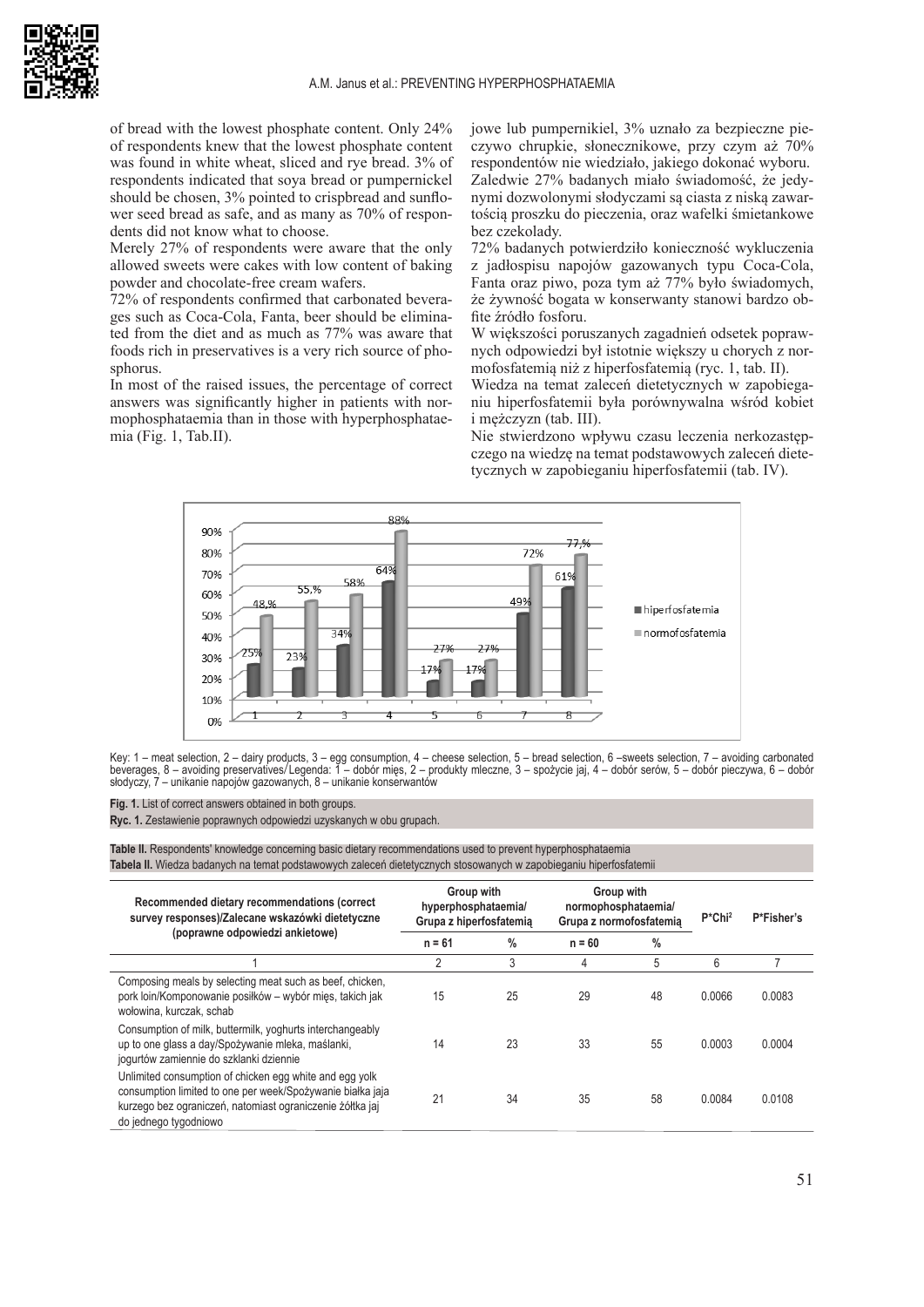

|                                                                                                                                                                                                                   |    |    |    |    |           | cd. tab. II |
|-------------------------------------------------------------------------------------------------------------------------------------------------------------------------------------------------------------------|----|----|----|----|-----------|-------------|
|                                                                                                                                                                                                                   | 2  | 3  | 4  | 5  | 6         |             |
| Out of the cheeses available on the market, selecting<br>cottage cheese, curd cheese/Z dostępnych na rynku serów<br>wybór produktów typu grani, ser twarogowy                                                     | 39 | 64 | 53 | 88 | 0.0017    | 0.0025      |
| Preferred white wheat, sliced or rye bread/Preferowane<br>pieczywo jasne pszenne, tostowe lub żytnie                                                                                                              | 17 | 28 | 14 | 24 | <b>NS</b> | <b>NS</b>   |
| Selecting sweets without chocolate such as cream wafers.<br>cakes with small amount of baking powder/Wybór słodyczy<br>bez czekolady, tj. wafelki śmietankowe, ciasta<br>z niewielką ilością proszku do pieczenia | 17 | 28 | 16 | 27 | <b>NS</b> | <b>NS</b>   |
| Avoiding carbonated beverages such as Fanta, Coca-Cola,<br>beer/Unikanie napojów gazowanych, tj. Fanta, Coca-cola,<br>piwo                                                                                        | 30 | 49 | 43 | 72 | 0.015     | 0.0156      |
| Avoiding foods rich in preservatives, canned and smoked<br>foods/Unikanie żywności bogatej w konserwanty                                                                                                          | 37 | 61 | 46 | 77 | <b>NS</b> | <b>NS</b>   |

**Table III.** Respondents' knowledge concerning basic dietary recommendations used to prevent hyperphosphataemia by gender **Tabela III.** Wiedza badanych na temat podstawowych zaleceń dietetycznych stosowanych w zapobieganiu hiperfosfatemii z podziałem na płeć

|                                                                                                                                                                                                                 | Men/Mężczyźni |               | <b>Women/Kobiety</b> |               |                        |            |
|-----------------------------------------------------------------------------------------------------------------------------------------------------------------------------------------------------------------|---------------|---------------|----------------------|---------------|------------------------|------------|
| Dietary recommendations/Zalecane wskazówki dietetyczne                                                                                                                                                          | $n = 74$      | $\frac{0}{0}$ | $n = 47$             | $\frac{0}{0}$ | $P^*$ Chi <sup>2</sup> | P*Fisher's |
| Composing meals by selecting meat such as beef, chicken, pork loin/<br>Komponowanie posiłków – wybór mięs takich, jak wołowina kurczak,<br>schab                                                                | 25            | 34            | 19                   | 40            | <b>NS</b>              | <b>NS</b>  |
| Consumption of milk, buttermilk, yoghurts interchangeably up to one<br>glass a day/Spożywanie mleka, maślanki, jogurtów zamiennie do<br>szklanki dziennie                                                       | 26            | 35            | 21                   | 45            | <b>NS</b>              | <b>NS</b>  |
| Unlimited consumption of chicken egg white and egg yolk consumption<br>limited to one per week/Spożywanie białka jaja kurzego bez ograniczeń,<br>natomiast ograniczenie żółtka jaj do jednego tygodniowo        | 32            | 43            | 24                   | 51            | <b>NS</b>              | <b>NS</b>  |
| Selecting cottage cheese, curd cheese/Wybór serka typu grani, sera<br>twarogowego                                                                                                                               | 53            | 72            | 39                   | 83            | <b>NS</b>              | <b>NS</b>  |
| Preferred white wheat, sliced or rye bread/Preferowane pieczywo jasne<br>pszenne, tostowe lub żytnie                                                                                                            | 18            | 24            | 13                   | 28            | <b>NS</b>              | <b>NS</b>  |
| Selecting sweets without chocolate such as cream wafers, cakes with<br>small amount of baking powder/Wybór słodyczy bez czekolady, tj.,<br>wafelki śmietankowe, ciasta z niewielką ilością proszku do pieczenia | 22            | 30            | 11                   | 23            | <b>NS</b>              | <b>NS</b>  |
| Avoiding carbonated beverages such as Fanta, Coca-Cola, beer/<br>Unikanie napojów gazowanych, jak Fanta, Coca-cola, piwo                                                                                        | 45            | 61            | 28                   | 60            | <b>NS</b>              | <b>NS</b>  |
| Avoiding foods rich in preservatives, canned and smoked foods/Unikanie<br>żywności bogatej w konserwanty, konserw oraz żywności wędzonej                                                                        | 51            | 69            | 32                   | 68            | <b>NS</b>              | <b>NS</b>  |

\* Dependent variable: gender – chi<sup>2</sup>/Fisher's test/Zmienna zależna: płeć – test Chi<sup>2</sup>/Fishera

**Tabela IV.** Respondents' knowledge concerning basic dietary recommendations used to prevent hyperphosphataemia depending on duration of renal replacement therapy

**Tabela IV.** Wiedza badanych na temat podstawowych zaleceń dietetycznych stosowanych w zapobieganiu hiperfosfatemii z uwzględnieniem czasu trwania leczenia nerkozastępczego

| Dietary recommendations/Zalecane wskazówki dietetyczne                                                                                                                                                      |    | 0-5 years/lat |    | $> 5 - 10$ years/lat |    | > 10 years/lat |                    | P*Fisher's |
|-------------------------------------------------------------------------------------------------------------------------------------------------------------------------------------------------------------|----|---------------|----|----------------------|----|----------------|--------------------|------------|
|                                                                                                                                                                                                             | n  | $\%$          | n  | $\%$                 | n  | $\frac{0}{0}$  | P*Chi <sup>2</sup> |            |
|                                                                                                                                                                                                             | 2  | 3             | 4  | 5                    | 6  |                | 8                  | 0          |
| Composing meals by selecting meat such as beef, chicken, pork<br>loin/Komponowanie posiłków – wybór mięs, takich jak wołowina<br>kurczak, schab                                                             | 13 | 27            | 19 | 39                   | 12 | 52             | <b>NS</b>          | <b>NS</b>  |
| Consumption of milk, buttermilk, yoghurts interchangeably<br>up to one glass a day/Spożywanie mleka, maślanki, jogurtów<br>zamiennie do szklanki dziennie                                                   | 17 | 35            | 19 | 39                   | 11 | 48             | <b>NS</b>          | <b>NS</b>  |
| Unlimited consumption of chicken egg white and egg yolk<br>consumption limited to one per week/Spożywanie białka jaja<br>kurzego bez ograniczeń, natomiast ograniczenie żółtka jaj do<br>jednego tygodniowo | 19 | 38            | 24 | 49                   | 13 | 56             | <b>NS</b>          | ΝS         |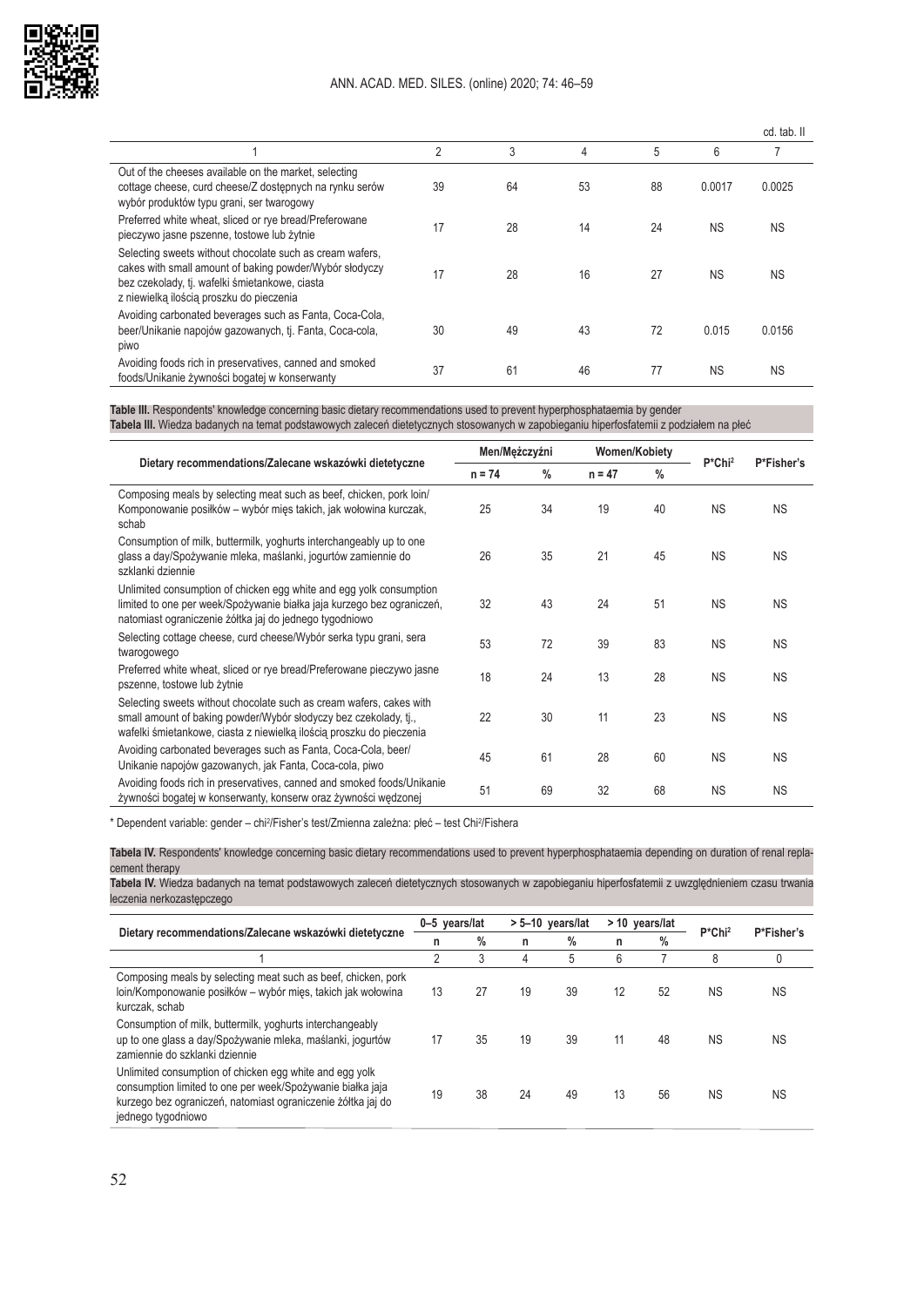

|                                                                                                                                                                                                                     |    |    |    |    |    |    |           | cd. tab. IV |
|---------------------------------------------------------------------------------------------------------------------------------------------------------------------------------------------------------------------|----|----|----|----|----|----|-----------|-------------|
|                                                                                                                                                                                                                     | 2  | 3  | 4  | 5  | 6  |    | 8         | 9           |
| Selecting cottage cheese, curd cheese/Wybór serka typu grani,<br>sera twarogowego                                                                                                                                   | 34 | 70 | 39 | 80 | 19 | 83 | <b>NS</b> | <b>NS</b>   |
| Preferred white wheat, toast or rye bread/Preferowane pieczywo<br>jasne pszenne, tostowe lub żytnie                                                                                                                 | 11 | 22 | 16 | 33 | 6  | 27 | <b>NS</b> | <b>NS</b>   |
| Selecting sweets without chocolate such as cream wafers.<br>cakes with a small amount of baking powder/Wybór słodyczy<br>bez czekolady, tj. wafelki śmietankowe, ciasta z niewielką ilością<br>proszku do pieczenia | 11 | 22 | 16 | 33 | 6  | 27 | <b>NS</b> | <b>NS</b>   |
| Avoiding carbonated beverages such as Fanta, Coca-Cola,<br>beer/Unikanie napojów gazowanych, tj. Fanta, Coca-cola, piwo                                                                                             | 27 | 55 | 32 | 65 | 14 | 61 | <b>NS</b> | <b>NS</b>   |
| Avoiding foods rich in preservatives, canned and smoked<br>foods/Unikanie żywności bogatej w konserwanty, konserw oraz<br>żywności wędzonej                                                                         | 33 | 67 | 33 | 67 | 17 | 74 | <b>NS</b> | <b>NS</b>   |

\* Dependent variable – duration of treatment – chi<sup>2</sup>/Fisher's test/Zmienna zależna – czas trwania leczenia – test Chi<sup>2</sup>/Fishera

The knowledge concerning dietary recommendations in the prevention of hyperphosphataemia was comparable among men and women (Tab. III).

There was no effect of the duration of renal replacement therapy on the knowledge of basic dietary recommendations in the prevention of hyperphosphataemia (Tab. IV).

#### **Respondents' knowledge concerning use of phosphate binders**

The vast majority of patients admitted that they regularly took preparations binding phosphorus in the gastrointestinal tract; 83% of respondents took calcium carbonate, 3% of patients took calcium acetate, while 7% of respondents took calcium supplements with vitamin D and 7% admitted that they did not use any medication binding phosphorus in the gastrointestinal tract (Tab. V).

Preparations binding phosphorus in the gastrointestinal tract reduce the absorption of phosphates only when taken with the first bite of a meal. Such an answer was

#### **Wiedza badanych na temat stosowania leków wiążących fosfor**

Zdecydowana większość chorych regularnie przyjmowała preparaty wiążące fosfor w przewodzie pokarmowym, w tym: 83% badanych stosowało węglan wapnia, 3% chorych octan wapnia, natomiast 7% ankietowanych zażywało suplementy wapnia w składzie z wit. D. 7% badanych nie stosowało żadnego środka mającego na celu wiązanie fosforu w przewodzie pokarmowym (tab. V).

Preparaty wiążące fosfor w przewodzie pokarmowym zmniejszają wchłanianie fosforanów jedynie wtedy, gdy są zażywane wraz z pierwszym kęsem posiłku. Takiej odpowiedzi udzieliło 67% badanych, zaś 8% respondentów uznało za zasadne łączenie wiązaczy fosforu z innymi lekami, a zdaniem 3% respondentów sposób zażywania leków nie miał wpływu na ich działanie.

5% badanych było przekonanych, że preparaty wiążące fosfor należy spożywać po posiłku, natomiast 17% nie potrafiło wskazać sposobu zażywania leków wiążących fosfor w przewodzie pokarmowym (tab. VI).

| Preparation used to bind phosphorus<br>in the gastrointestinal tract/Preparat<br>stosowany w celu wiązania fosforu<br>w przewodzie pokarmowym | Group with hyperphosphataemia/<br>Grupa z hiperfosfatemia |    | Group with normophosphataemia/<br>Grupa z normofosfatemia |      |  |  |
|-----------------------------------------------------------------------------------------------------------------------------------------------|-----------------------------------------------------------|----|-----------------------------------------------------------|------|--|--|
|                                                                                                                                               | $n = 61$                                                  | %  | $n = 60$                                                  | $\%$ |  |  |
| Calcium carbonate/Weglan wapnia                                                                                                               | 48                                                        | 79 | 53                                                        | 89   |  |  |
| Calcium acetate/Octan wapnia                                                                                                                  |                                                           |    |                                                           |      |  |  |
| Calcium supplement with vit. D/Suplement<br>wapnia z wit. D w składzie                                                                        |                                                           |    |                                                           |      |  |  |
| Non-calcium-based medications/Leki<br>niewapniowe                                                                                             |                                                           |    |                                                           |      |  |  |
| Declaration of not using any of above listed<br>substances/Deklaracja niestosowania<br>żadnego z podanych środków                             |                                                           | 10 |                                                           |      |  |  |

**Table V.** Use of preparations binding phosphorus in the gastrointestinal tract **Tabela V.** Stosowanie preparatów wiążących fosfor w przewodzie pokarmowym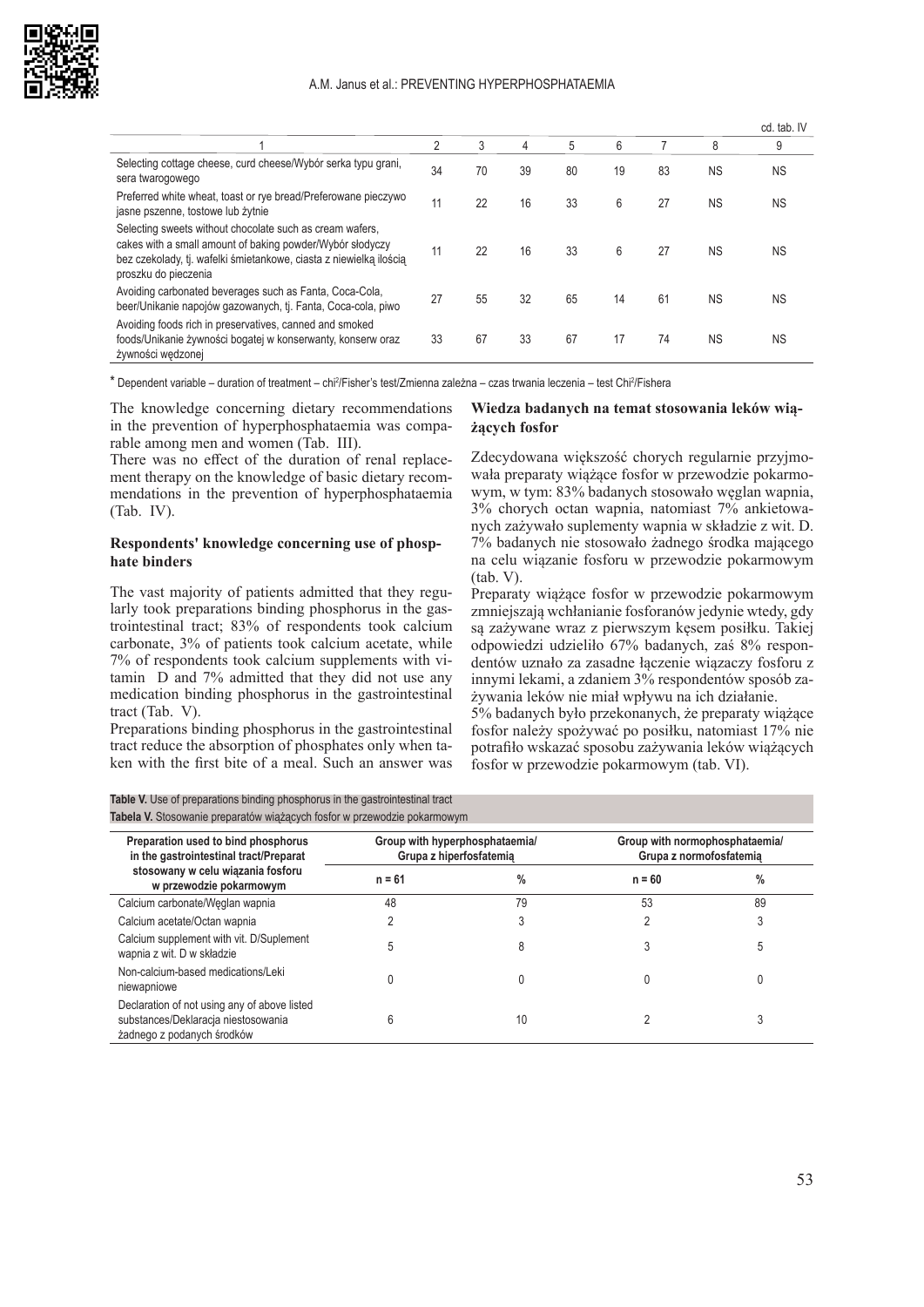

**Table VI.** Respondents' knowledge concerning basic dietary recommendations used to prevent hyperphosphataemia depending on duration of renal replacement therapy

**Tabela VI.** Wiedza badanych na temat podstawowych zaleceń dietetycznych stosowanych w zapobieganiu hiperfosfatemii z uwzględnieniem czasu trwania leczenia nerkozastępczego

| Dietary recommendations/Zalecane wskazówki dietetyczne                                                                                                                                                             |    | 0-5 years/lat |    | $> 5 - 10$<br>years/lat |    | > 10 years/lat |           | P*Fisher's |
|--------------------------------------------------------------------------------------------------------------------------------------------------------------------------------------------------------------------|----|---------------|----|-------------------------|----|----------------|-----------|------------|
|                                                                                                                                                                                                                    |    | $\%$          | n  | $\%$                    | n  | $\%$           |           |            |
| Composing meals by selecting meat such as beef, chicken, pork<br>loin/Komponowanie posiłków – wybór mięs, takich jak wołowina<br>kurczak, schab                                                                    | 13 | 27            | 19 | 39                      | 12 | 52             | <b>NS</b> | <b>NS</b>  |
| Consumption of milk, buttermilk, yoghurts interchangeably<br>up to one glass a day/Spożywanie mleka, maślanki, jogurtów<br>zamiennie do szklanki dziennie                                                          | 17 | 35            | 19 | 39                      | 11 | 48             | <b>NS</b> | <b>NS</b>  |
| Unlimited consumption of chicken egg white and egg yolk<br>consumption limited to one per week/Spożywanie białka jaja<br>kurzego bez ograniczeń, natomiast ograniczenie żółtka jaj do<br>jednego tygodniowo        | 19 | 38            | 24 | 49                      | 13 | 56             | <b>NS</b> | <b>NS</b>  |
| Selecting cottage cheese, curd cheese/Wybór serka typu grani,<br>sera twarogowego                                                                                                                                  | 34 | 70            | 39 | 80                      | 19 | 83             | <b>NS</b> | <b>NS</b>  |
| Preferred white wheat, toast or rye bread/Preferowane pieczywo<br>jasne pszenne, tostowe lub żytnie                                                                                                                | 11 | 22            | 16 | 33                      | 6  | 27             | <b>NS</b> | <b>NS</b>  |
| Selecting sweets without chocolate such ascream wafers, cakes<br>with a small amount of baking powder/Wybór słodyczy bez<br>czekolady, tj. wafelki śmietankowe, ciasta z niewielką ilością<br>proszku do pieczenia | 11 | 22            | 16 | 33                      | 6  | 27             | <b>NS</b> | <b>NS</b>  |
| Avoiding carbonated beverages such as Fanta, Coca-Cola, beer/<br>Unikanie napojów gazowanych, tj. Fanta, Coca-cola, piwo                                                                                           | 27 | 55            | 32 | 65                      | 14 | 61             | <b>NS</b> | <b>NS</b>  |
| Avoiding foods rich in preservatives, canned and smoked<br>foods/Unikanie żywności bogatej w konserwanty, konserw oraz<br>żywności wędzonej                                                                        | 33 | 67            | 33 | 67                      | 17 | 74             | <b>NS</b> | <b>NS</b>  |

\* Dependent variable – duration of treatment – chi²/Fisher's test/Zmienna zależna – czas trwania leczenia – test Chi²/Fishera

provided by 67% of respondents, while 8% of them considered it appropriate to combine phosphorus binders with other drugs, and in the opinion of 3% of respondents the way they used the medicine did not affect their performance.

5% of respondents were convinced that phosphate binders should be taken after meal, while 17% were unable to indicate how to take preparations binding phosphorus in the gastrointestinal tract (Tab. VI).

## **DISCUSSION**

Phosphorus is an element contained in food products, both of plant and animal origin. In a healthy person, the serum phosphate concentration is usually within normal limits [7]. Deteriorating glomerular filtration results in an increased serum phosphorus concentration [8]. The factors that contribute to the incidence of cardiovascular complications are not only hypertension or diabetes mellitus, but also irregularities in calcium- -phosphate metabolism. There is a positive correlation between hyperphosphataemia (> 5 mg/dl), hypercalcemia (> 9.5 mg/dl) and increased mortality in haemodialysis patients. Hyperphosphataemia contributes to tissue calcification, which significantly accelerates the ageing process of blood vessels [8,11]. This subject seems particularly relevant in the light of reports that hyperphosphataemia increases the risk of death in ha-

## **DYSKUSJA**

Fosfor jest pierwiastkiem obecnym w produktach żywnościowych zarówno pochodzenia roślinnego, jak i zwierzęcego. U zdrowego człowieka stężenie fosforanów w surowicy utrzymuje się zazwyczaj w granicach normy [7]. Pogarszająca się filtracja kłębuszkowa skutkuje zwiększonym stężeniem fosforu w surowicy [8]. Czynnikami sprzyjającymi występowaniu powikłań sercowo-naczyniowych są nie tylko nadciśnienie tętnicze czy cukrzyca, lecz także nieprawidłowości w zakresie gospodarki wapniowo-fosforanowej. Istnieje dodatnia korelacja pomiędzy hiperfosfatemią (> 5 mg/ dl), hiperkalcemią (> 9,5 mg/dl) a zwiększoną śmiertelnością wśród hemodializowanych chorych. Hiperfosfatemia sprzyja kalcyfikacji tkanek, co znacznie przyspiesza proces starzenia się naczyń krwionośnych [8,11]. Tematyka ta wydaje się szczególnie istotna w świetle doniesień, że hiperfosfatemia zwiększa ryzyko zgonu u hemodializowanych chorych średnio o 12%, przy jednoczesnym występowaniu hiperkalcemii i zwiększeniu stężenia PTH o ponad 17% [10].

#### **Wpływ diety i preparatów wiążących fosfor na stężenie fosforu w surowicy**

W leczeniu chorych na PChN istotne znaczenie odgrywa postępowanie dietetyczne. Wskazane jest monitorowanie wielu składników odżywczych i stosowanie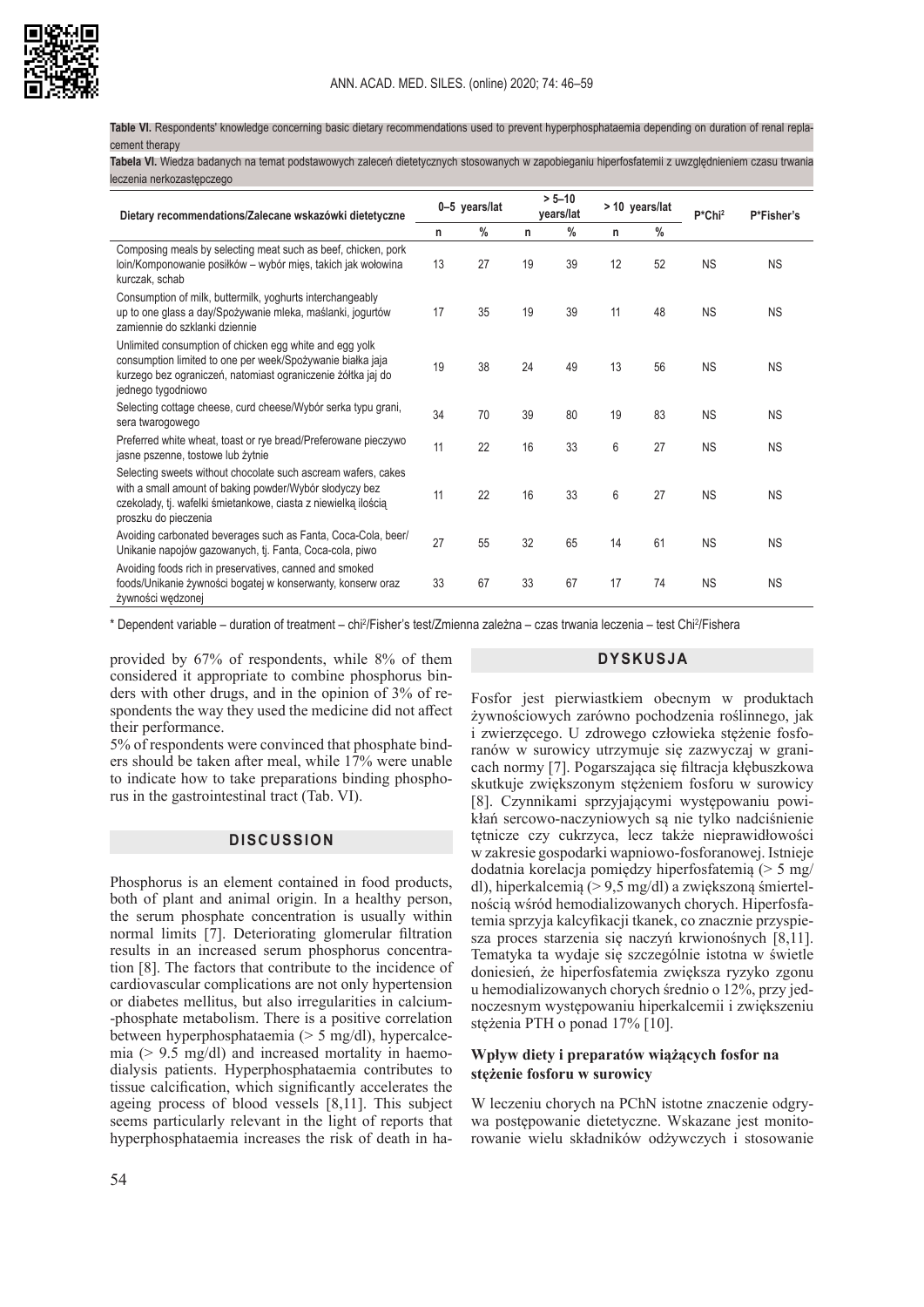

emodialysis patients on average by 12%, and together with hypercalcemia and an elevated PTH concentration by over 17% [10].

#### **Influence of diet and phosphate binders on serum phosphorus concentration**

Dietary management plays an important role in the treatment of CKD patients. It is advisable to monitor a number of nutrients and to follow specific recommendations. According to a study conducted by Judith Beto et al. in a group of 22989 dialysis patients, fewer complications and better nutritional status were observed in patients who regularly took drugs binding phosphorus in the gastrointestinal tract and controlled the quality of consumed meals. The study also revealed that the amount of absorbed phosphates depends on the use of food preservatives. The more the product was modified, the larger the amount of absorbed phosphorus was. Therefore, the quality of selected meals plays a significant role in preventing hyperphosphataemia [12,21]. It is difficult to remove excess phosphates during haemodialysis. The diet of a haemodialysis patient provides approximately 1200–1400 mg of phosphorus during

the 48-hour break between haemodialysis procedures. A single dialysis session removes on average from 600 to 800 mg of phosphorus; therefore, the recommendations regarding restrictions on the intake of this element are highly justified [13].

Unfortunately, as has been demonstrated, the subjects in both groups had problems selecting nutrients so as to compose a meal with a limited amount of phosphates. Due to the high phosphate content in food, a diet alone may not be sufficient. In order to restore the phosphate balance, it is usually necessary to apply substances binding phosphorus in the gastrointestinal tract and thus hinder its absorption. Phosphate binders administered orally together with food form insoluble complexes excreted by the digestive tract. However, an important element is how the medicine is taken administration. Taking them on an empty stomach or after a meal results in significant absorption of the preparation, while phosphorus binding is limited. To fully benefit from the action of the applied substance, it should be taken with the first bite of a meal [15].

The effectiveness of the applied drugs depends primarily on proper use of the preparation and its phosphorus binding strength. The following phosphate binders are currently available on the market: calcium carbonate and acetate, as well as non-calcium-based compounds, i.e. sevelamer hydrochloride and lactate carbonate. Calcium-based preparations may cause hypercalcaemia and result in tissue and vascular calcification; therefore it is advisable to monitor serum calcium levels during therapy. Aluminium preparations, though effective in reducing phosphorus absorption, may only constitute a short-term replacement therapy. Prolonged use of aluminium results in the accumulation of this element and the development of aluminium encephalopathy [14].

konkretnych zaleceń. Jak wynika z badań Judith Beto i wsp. przeprowadzonych w grupie 22 989 chorych dializowanych, mniej powikłań i lepszy stan odżywienia obserwowano u pacjentów, którzy regularnie stosowali leki wiążące fosfor w przewodzie pokarmowym i kontrolowali jakość spożywanych posiłków. Badanie wykazało także, że ilość wchłanianych fosforanów jest zależna od stosowania środków konserwujących żywność. Im bardziej modyfikowany był produkt, tym większa była pula wchłanianego fosforu. Stąd też jakość dobieranych posiłków odgrywa istotne znaczenie w zapobieganiu hiperfosfatemii [12,21].

Usuwanie nadmiaru fosforanów podczas zabiegu hemodializy jest trudne. Dieta chorego hemodializowanego dostarcza średnio ok. 1200–1400 mg fosforu w ciągu 48 godzinnej przerwy pomiędzy zabiegami. Pojedyncza sesja dializacyjna usuwa natomiast średnio od 600 do 800 mg fosforu, zatem zalecenia dotyczące ograniczeń w przyjmowaniu tego pierwiastka są jak najbardziej zasadne [13].

Niestety, jak wykazano, badani w obu grupach mieli problem z doborem składników pokarmowych tak, by skomponować posiłek z ograniczoną ilością fosforanów. Z uwagi na ich wysoką zawartość w pożywieniu samo zastosowanie diety może okazać się niewystarczające. Aby przywrócić równowagę fosforanową, zwykle wymagane jest zastosowanie środków wiążących fosfor w przewodzie pokarmowym i utrudniających tym samym jego wchłanianie. Związki te podawane doustnie wraz z pokarmem tworzą nierozpuszczalne kompleksy wydalane przewodem pokarmowym. Istotnym elementem jest jednak sposób przyjmowania leku. Przyjmowanie ich na czczo bądź po posiłku powoduje znaczne wchłanianie preparatu, natomiast wiązanie fosforu jest ograniczone. Aby w pełni wykorzystać działanie zastosowanego środka, należy go zażyć wraz z pierwszym kęsem posiłku [15].

Skuteczność stosowanych środków zależy przede wszystkim od właściwego zażywania preparatu oraz jego siły wiązania fosforu. Obecnie na rynku dostępne są następujące preparaty wiążące fosfor: węglan i octan wapnia oraz związki niewapniowe, tj. chlorowodorek sewelameru oraz węglan laktanu. Środki na bazie wapnia mogą powodować hiperkalcemię oraz skutkować kalcyfikacją tkanek i naczyń, stąd też podczas terapii wskazane jest monitorowanie stężenia wapnia w surowicy. Preparaty glinowe, mimo iż skutecznie zmniejszają wchłanianie fosforu, mogą stanowić tylko krótkotrwałą terapię zastępczą. Długotrwałe stosowanie glinu prowadzi do kumulowania się tego pierwiastka i rozwoju encefalopatii glinowej [14].

Badani z obu grup w zdecydowanej większości deklarowali zażywanie preparatów wiążących fosfor w przewodzie pokarmowym. Jedynie 10% z nich nie przyjmowało żadnego z preparatów. Wiodącym środkiem był węglan wapnia, którego stosowanie deklarowało prawie 90% badanych w grupie z normofosfatemią i niecałe 80% chorych z hiperfosfatemią.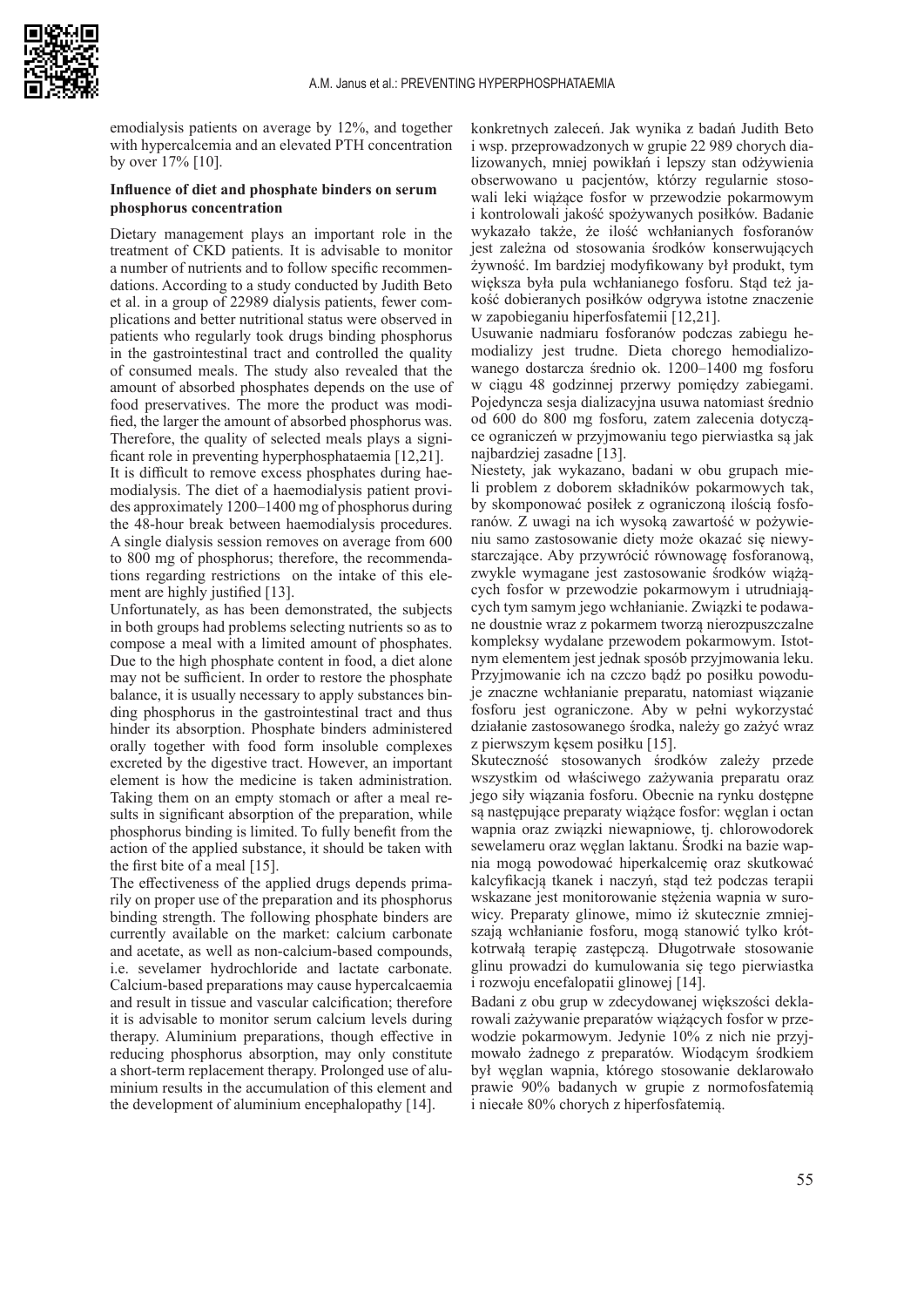

The vast majority of respondents from both groups declared the use of preparations binding phosphorus in the gastrointestinal tract. Only 10% of them did not take any of the preparations. The leading substance was calcium carbonate, the use of which was declared by almost 90% of patients with normophosphataemia and less than 80% of patients with hyperphosphataemia.

The respondents were aware of the recommendations, however, significant differences observed between the groups are noteworthy. In the group of patients with normophosphataemia, three-quarters of the subjects knew how to use the preparations properly, whereas in the group with hyperphosphataemia only every second subject was tested, which could result in increased serum phosphorus concentrations.

## **Use of dietary recommendations aimed at preventing hyperphosphataemia**

Maintaining a proper serum phosphorus concentration is closely related to an appropriate diet, the use of preparations binding phosphorus in the gastrointestinal tract and effective dialysis. The main objective of dietary treatment is a low phosphate intake (preferably up to 700 mg/day) while maintaining an adequate protein intake [9].

Phosphorus is an element present in almost every kind of food. Inorganic phosphorus, which is primarily used as a food preservative, is often found in contemporary diets. Organic phosphorus is mainly present in protein products of plant and animal origin. It is worth noting that the presence of phytin casing in products of plant origin is responsible for the low bioavailability of phosphorus in these products (20–40%), as opposed to phosphorus of animal origin, which is 40–60% absorbed. I On the other hand, inorganic phosphorus is absorbed 100%, which is why its excessive consumption often leads to hyperphosphataemia [16].

It seems that highly processed food is a factor significantly hindering the maintenance of homeostasis in calcium-phosphate metabolism in patients with CKD [9]. The analysis showed that the most preservatives are present in soft drinks such as Coca-Cola, Fanta, etc. [16]. Current legislation obliges food producers to indicate on the label the agents used for preserving food products. In addition, the food labelling in Europe makes it easy to identify phosphate-containing preservatives, for example, the series from E 340 to 349 [16].

The role of education of CKD patients has been shown, among others, by Kalantar-Zadeh et al., who proved that educating patients in avoiding products with preservatives contributed to lowering the serum phosphate concentrations of these patients. Studies have revealed that patients undergoing education were much more likely to pay attention to the chemical composition of consumed food, with particular emphasis on food preservation agents [9].

In this study, the surveyed respondents were aware that modified products are a rich source of phosphorus. However, when analysing particular groups of respon-

Badani byli świadomi wskazanych zaleceń, aczkolwiek na uwagę zasługują zaobserwowane istotne różnice pomiędzy grupami. Wśród chorych z normofosfatemią trzy czwarte badanych wiedziało, jak właściwie stosować preparaty, natomiast w grupie z hiperfosfatemią już tylko co drugi badany, co mogło skutkować zwiększonymi stężeniami fosforu w surowicy.

## **Zastosowanie wskazówek dietetycznych w celu zapobiegania hiperfosfatemii**

Utrzymanie właściwego stężenia fosforu w surowicy jest ściśle związane ze stosowaniem odpowiedniej diety, środków wiążących fosfor w przewodzie pokarmowym oraz efektywnej dializoterapii. Głównym celem leczenia dietetycznego jest małe spożycie fosforanów (najlepiej do 700 mg/dobę) przy zachowaniu odpowiedniego spożycia białka [9].

Fosfor jest pierwiastkiem obecnym niemal w każdym rodzaju żywności. Fosfor nieorganiczny, występuje przede wszystkim jako dodatek konserwujący żywność, często spotykany we współczesnej diecie. Fosfor organiczny towarzyszy przede wszystkim produktom białkowym pochodzenia roślinnego i zwierzęcego. Na uwagę zasługuje fakt, że obecność osłonki fitynowej w produktach pochodzenia roślinnego odpowiada za małą biodostępność fosforu w tych produktach (20– –40%), w odróżnieniu do fosforu pochodzenia zwierzęcego, który wchłaniania się w 40–60%. Fosfor nieorganiczny wchłania się natomiast w 100%, dlatego jego nadmierna konsumpcja często prowadzi do hiperfosfatemii [16].

Wydaje się, że czynnikiem istotnie utrudniającym chorym na PChN utrzymanie homeostaz w zakresie gospodarki wapniowo-fosforanowej jest bogato przetworzona żywność [9]. Analiza wykazała, że najwięcej środków konserwujących znajduje się w napojach bezalkoholowych, tj. Coca-coli, Fancie itp. [16]. Obecne przepisy zobowiązują producentów żywności do wypisania na etykietach środków użytych do konserwowania produktów żywnościowych. Oznakowanie żywności w Europie umożliwia łatwą identyfikację konserwantów zawierających fosforany – dotyczy to np. serii od E 340 do 349 [16].

Rolę edukacji chorych na PChN wykazali m.in. Kalantar-Zadeh i wsp., którzy dowiedli, że edukacja chorych w zakresie unikania produktów z dodatkiem konserwantów przyczyniła się do obniżenia stężeń fosforanów w surowicy tych pacjentów. Badania wykazały, że przeszkoleni chorzy znacząco częściej zwracali uwagę na skład chemiczny spożywanych potraw, ze szczególnym uwzględnieniem środków stosowanych do konserwowania żywności [9].

W prezentowanej pracy badani respondenci byli świadomi, że produkty modyfikowane stanowią bogate źródło fosforu, przy czym analizując poszczególne grupy chorych można było zauważyć znacząco większy deficyt wiedzy właśnie u osób z zaburzeniami gospodarki wapniowo-fosforanowej. Połowa badanych z hiperfosfatemią była świadoma szkodliwości spoży-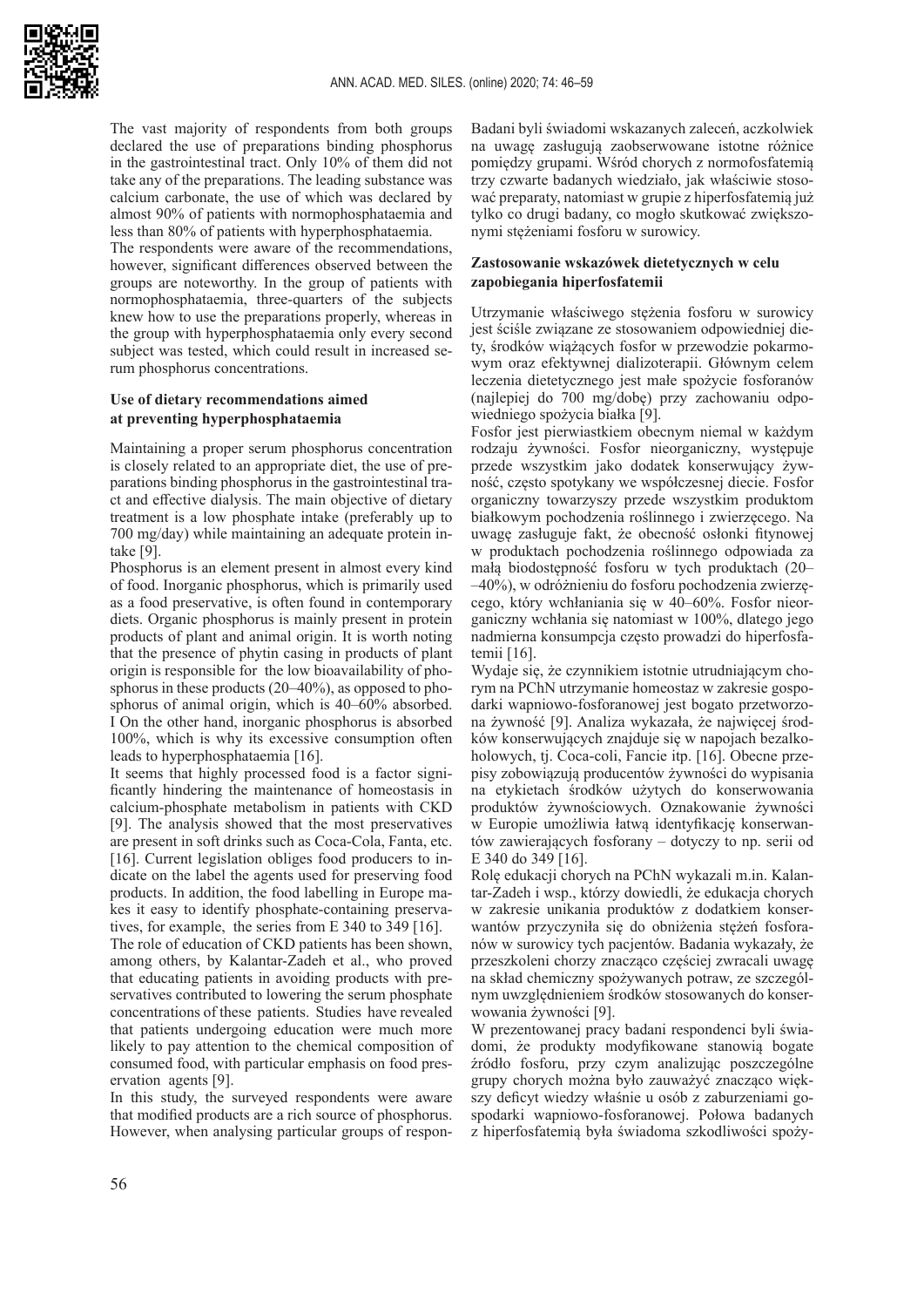

dents, a significantly larger knowledge deficit could be observed in the patients with calcium-phosphate disorders. Every second respondent with hyperphosphataemia was aware of the adverse effects of carbonated beverages, whereas in the group of patients with normophosphataemia three-quarters of the respondents already possessed this knowledge.

In the past, it was recommended to limit protein intake in order to compensate for hyperphosphataemia. Currently, it is well known that such management results in protein malnutrition, which significantly worsens the clinical condition of the patient. Contemporary dietary recommendations strive to encourage patients to consume protein products with a low phosphorus content and to avoid processed food with preservatives [9].

The analysis of food in terms of phosphate content presented by D'Alessandro et al. revealed that the highest amounts of phosphorus in food products are found in egg yolk, hard cheeses, nuts, some fish and meat [16]. Analysis of the amount of phosphorus (in milligrams) per gram of protein showed that protein products vary significantly in their phosphate content. It was concluded that protein products containing up to 12 mg of phosphorus/1g of protein are the most beneficial for the health of CKD patients.

Taylor et al. suggested that egg white is a good source of protein with a high biological value and low phosphorus content  $(< 2 \text{ mg/g})$ . In a pilot study conducted among haemodialysis patients, meat was replaced with chicken egg white, which resulted in a reduced serum phosphate concentration while maintaining a proper albumin concentration [19]. In the group of patients with hyperphosphataemia, few respondents were aware of the fact that the consumption of chicken egg white is a "safe" source of protein; only one in three respondents gave the right answer. The respondents from the group with normophosphataemia showed better knowledge of the subject – over half of the respondents knew the issue.

Controlling the amount of phosphorus consumed on a daily basis is very difficult. An essential element is the provision of Constant dietary counselling in centres taking care of patients with chronic kidney disease is essential here. Patients need information concerning the phosphorus content of individual products. Therapeutic education should not be limited to informing patients about products they should avoid, but above all it should provide them with alternative solutions. D'Alessandro et al. presented a specially designed pyramid of foods recommended in the diet of hyperphosphataemic patients. It can be a useful tool in the work of a nurse [16,17,18]. The presented pyramid consists of six levels, which include food products from the smallest to the largest content of phosphates.

At the very bottom of the pyramid there are phosphorous-free ingredients, i.e. olive oil, egg white, vegetables and fruit. These products may be consumed without any restrictions. The only exception are diabetics because of the glucose content. Patients with hyperkawania napojów gazowanych, natomiast wśród chorych z normofosfatemią już trzy czwarte grupy posiadało tę wiedzę.

W przeszłości zalecano ograniczenie spożycia białka w celu wyrównania hiperfosfatemii. Obecnie wiadomo, że takie postępowanie skutkuje niedożywieniem białkowym, co znacznie pogarsza stan kliniczny chorego. Współczesne zalecenia dietetyczne dążą do zachęcania chorych do spożywania produktów białkowych o małej zawartości fosforu oraz unikania żywności przetworzonej z dodatkiem środków konserwujących [9].

Analiza żywności pod względem zawartości fosforanów prezentowana przez D'Alessandro i wsp. [16] wykazała, że najwięcej fosforu w produktach spożywczych znajduje się w żółtku jaj, twardych serach, orzechach, niektórych rybach i mięsie. Analiza ilości fosforu (w miligramach) przypadającej na gram białka pokazała, że produkty białkowe znacząco różnią się między sobą zawartością fosforanów. Uznano, iż najbardziej korzystne dla zdrowia chorych na PCHN są produkty białkowe zawierające do 12 mg fosforu/1g białka.

Taylor i wsp. [19] zasugerowali, że białko jaja jest dobrym źródłem białka o wysokiej wartości biologicznej, a zarazem niskiej zawartości fosforu (< 2 mg/g). W badaniu pilotażowym, przeprowadzonym wśród pacjentów hemodializowanych, zastąpiono mięso białkiem jaja kurzego, co skutkowało zmniejszeniem stężenia fosforanów w surowicy przy jednoczesnym zachowaniu prawidłowego stężenia albumin. W grupie chorych z hiperfosfatemią niewielu badanych było świadomych, że spożywanie białka jaja kurzego stanowi "bezpieczne" źródło białka, stąd zaledwie co trzecia osoba wskazała właściwą odpowiedź. Badani z grupy z normofosfatemią wykazali się lepszą znajomością tematu – zagadnienie to było znane ponad połowie respondentów.

Kontrolowanie ilości spożywanego fosforu w życiu codziennym jest bardzo trudne. Istotne znaczenie ma tu stałe poradnictwo dietetyczne w ośrodkach opiekujących się chorymi na przewlekłą chorobę nerek. Pacjenci potrzebują informacji odnośnie do zawartości fosforu w poszczególnych produktach. Edukacja terapeutyczna nie powinna ograniczać się jedynie do informowania chorych o produktach, których powinni unikać, ale przede wszystkim zapewnić chorym alternatywne rozwiązania. D'Alessandro i wsp. przedstawili specjalnie zaprojektowaną piramidę produktów żywieniowych zalecanych w diecie chorych z hiperfosfatemią. Może ona stanowić pomocne narzędzie w pracy pielęgniarki [16,17,18]. Przedstawiona piramida składa się z sześciu poziomów, na których zamieszczono produkty żywnościowe od najmniejszej do największej zawartości w nich fosforanów.

Na samym dole piramidy zamieszczono składniki wolne od fosforu, tj. oliwa z oliwek, białko jaja, warzywa, owoce. Produkty te nie podlegają ograniczeniu. Wyjątek stanowią chorzy na cukrzycę, z uwagi na zawartość glukozy. Pacjenci z hiperkalemią powinni stosować metody eliminacji potasu z pokarmów [16].

Drugi poziom obejmuje głównie pokarmy roślinne bogatsze w fosfor, ale ze względu na obecność fityny ich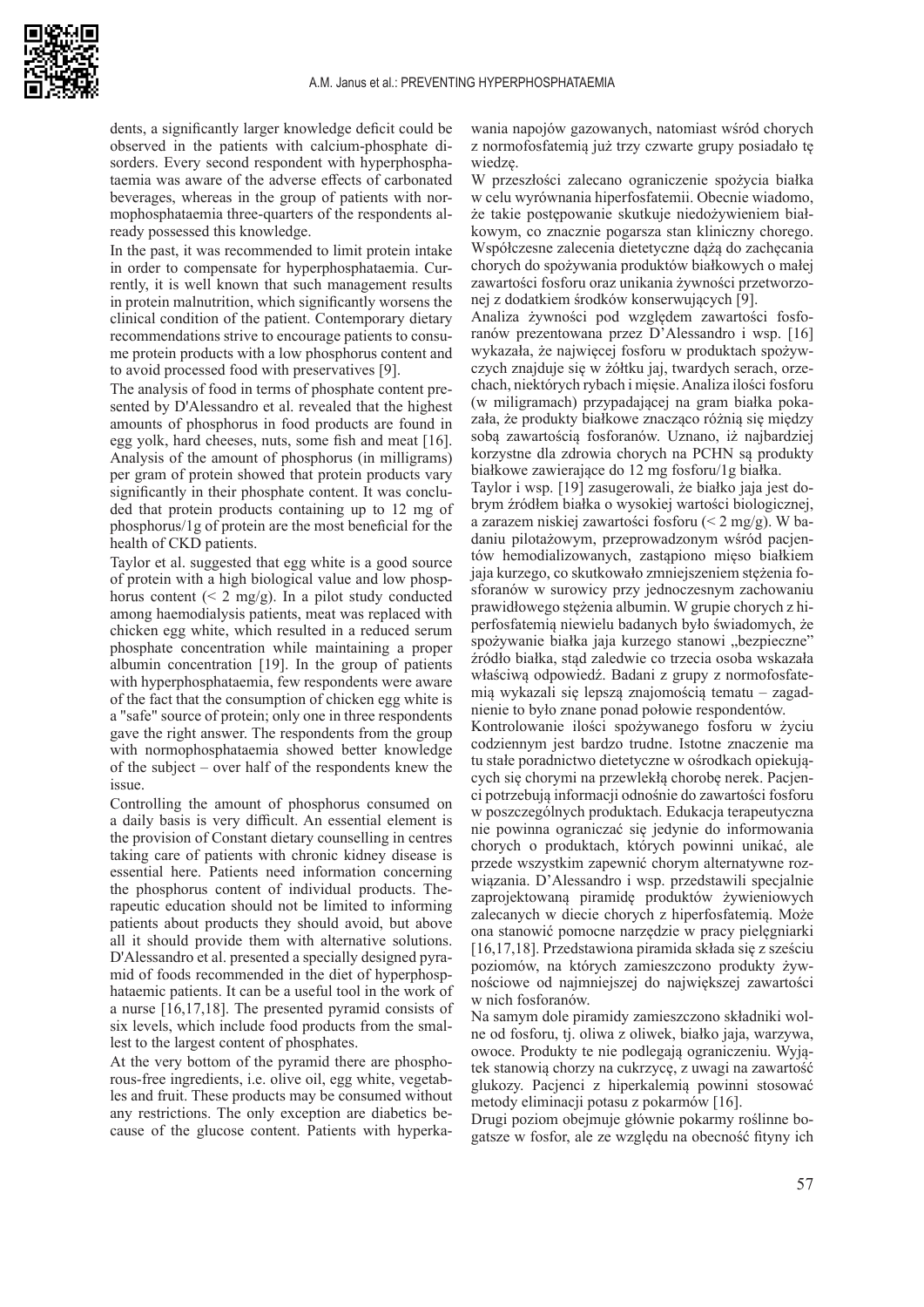

laemia should use methods of eliminating potassium from food [16].

The second level mainly includes plant foods that are richer in phosphorus, but due to the presence of phytin, their absorption is limited. These products include cereals (white bread, pasta, rice, corn flakes) or legumes (peas, broad beans, soya). The suggested intake of the above-mentioned foods is 2–3 portions per day. This level also contains dairy products, i.e. yoghurt, kefir, buttermilk, milk, the recommended consumption of which is up to 1 serving per day. The knowledge of the respondents from both groups was poor. The respondents did not know what kind of baked goods are most recommended for hyperphosphataemia. Merely every fourth respondent in both represented groups indicated white wheat bread as the preferred one. One in four respondents with hyperphosphataemia and every second respondent in the group with normophosphataemia indicated that it was safe to consume up to one glass of milk or yoghurt per day.

The third level includes selected foods of animal origin with a relatively low phosphorus content. These include lamb, rabbit meat, pork ham, pork loin, chicken, beef or fish such as trout, tuna, cod, hake, and sole. It is recommended to select farmed fish carefully because of the unknown way they are fed by breeders. The suggested consumption of the above products is 1 portion per day. The fourth level contains high-protein products with a moderate phosphorus content, including turkey, squid, shrimp, salmon, giblets, curd cheese, and mozzarella. They should not be consumed more often than once a week [16].

When analysing the data obtained in the survey, it was noted that only one in four respondents in the group with hyperphosphataemia would choose meats with a moderate phosphorus content to compose their meal. In the group with normophosphataemia, almost half of respondents were able to indicate which meat products can be consumed safely.

The fifth level consists of products rich in phosphorus, such as nuts, hard cheese, blue cheese, egg yolk. Their intake should be limited to 2–3 times a month.

The top of the pyramid includes products containing preservatives, i.e. carbonated beverages, processed cheese, processed meat and fish. It is not recommended to consume these products.

In the group of patients with hyperphosphataemia, more than half of the respondents indicated hard cheeses as not recommended products, while in the group of patients with normophosphataemia, almost 90% of respondents knew which of the cheeses consumed may adversely affect calcium and phosphate metabolism.

Considering the method of food preparation, the authors of the pyramid recommend cooking as the preferred method due to additional food demineralization [9,16]. Controlling phosphorus intake is a complex and difficult task. The presented food pyramid makes it easier for patient to select foods and compose a menu in order to maintain phosphate intake within the range of 700– –1000 mg/day, while preventing malnutrition.

wchłanianie jest ograniczone, są to zboża (biały chleb, makaron, ryż, płatki kukurydziane) lub rośliny strączkowe (groch, bób, soja). Sugerowane spożycie tych pokarmów wynosi 2–3 porcje dziennie. Na tym poziomie zamieszczono także produkty mleczne, tj. jogurt, kefir, maślankę, mleko, których zalecane spożycie wynosi do 1 porcji dziennie. Wiedza respondentów z obu grup w tym zakresie była mała. Badani nie wiedzieli, jaki rodzaj pieczywa jest najkorzystniejszy w przypadku hiperfosfatemii. Zaledwie co czwarty badany w obu reprezentowanych grupach wskazał pieczywo białe pszenne jako preferowane. Spożywanie mleka, jogurtów w bezpiecznej ilości do szklanki dziennie zaznaczył co czwarty badany z hiperfosfatemią, ale już co drugi badany w grupie z normofosfatemią.

Trzeci poziom obejmuje wybrane pokarmy pochodzenia zwierzęcego ze względnie małą zawartością fosforu. Zalicza się do nich jagnięcinę, mięso królika, szynkę wieprzową, schab, kurczaka, wołowinę lub ryby, takie jak pstrąg, tuńczyk, dorsz, morszczuk, sola. Zaleca się ostrożne dobieranie ryb hodowlanych z uwagi na niewiadomy sposób karmienia ich przez hodowców. Sugerowane spożycie tych produktów to 1 porcja dziennie. Czwarty poziom zawiera produkty wysokobiałkowe z umiarkowaną zawartością fosforu, do których należą indyk, kalmary, krewetki, łosoś, podroby, ser twarogowy, mozzarella. Ich spożycie nie powinno być częstsze niż raz w tygodniu [16].

Analizując dane pozyskane w badaniu ankietowym, zwrócono uwagę, że zaledwie co czwarty badany w grupie z hiperfosfatemią do komponowania posiłku wybrałby mięsa z umiarkowaną zawartością fosforu. W grupie z normofosfatemią już prawie połowa respondentów potrafiła wskazać bezpieczne produkty mięsne. Piąty poziom zawiera produkty stanowiące bogate źródło fosforu, takie jak orzechy, sery żółte, sery pleśniowe, żółtko jaj z zaleceniem ograniczenia ich spożycia do 2–3 razy w miesiącu.

Szczyt piramidy obejmuje produkty zawierające konserwanty, tj. napoje gazowane, serki topione, przetworzone mięsa i ryby – ich konsumpcji nie zaleca się.

W grupie chorych z hiperfosfatemią ponad połowa badanych uznała twarde sery za produkty niewskazane, natomiast wśród osób z normofosfatemią prawie 90% respondentów wiedziało, które ze spożywanych serów mogą wpływać niekorzystnie na gospodarkę wapniowo-fosforanową.

Biorąc pod uwagę sposób przyrządzania potraw, twórcy piramidy zalecają gotowanie jako metodę preferowaną z uwagi na dodatkowe demineralizacje pokarmów [9,16].

Kontrola spożycia fosforu jest złożonym i trudnym zadaniem. Prezentowana piramida żywienia ułatwia chorym dobieranie pokarmów i komponowanie jadłospisu tak, by utrzymać spożycie fosforanów w granicach 700–1000 mg/dobę, jednocześnie nie dopuszczając do niedożywienia.